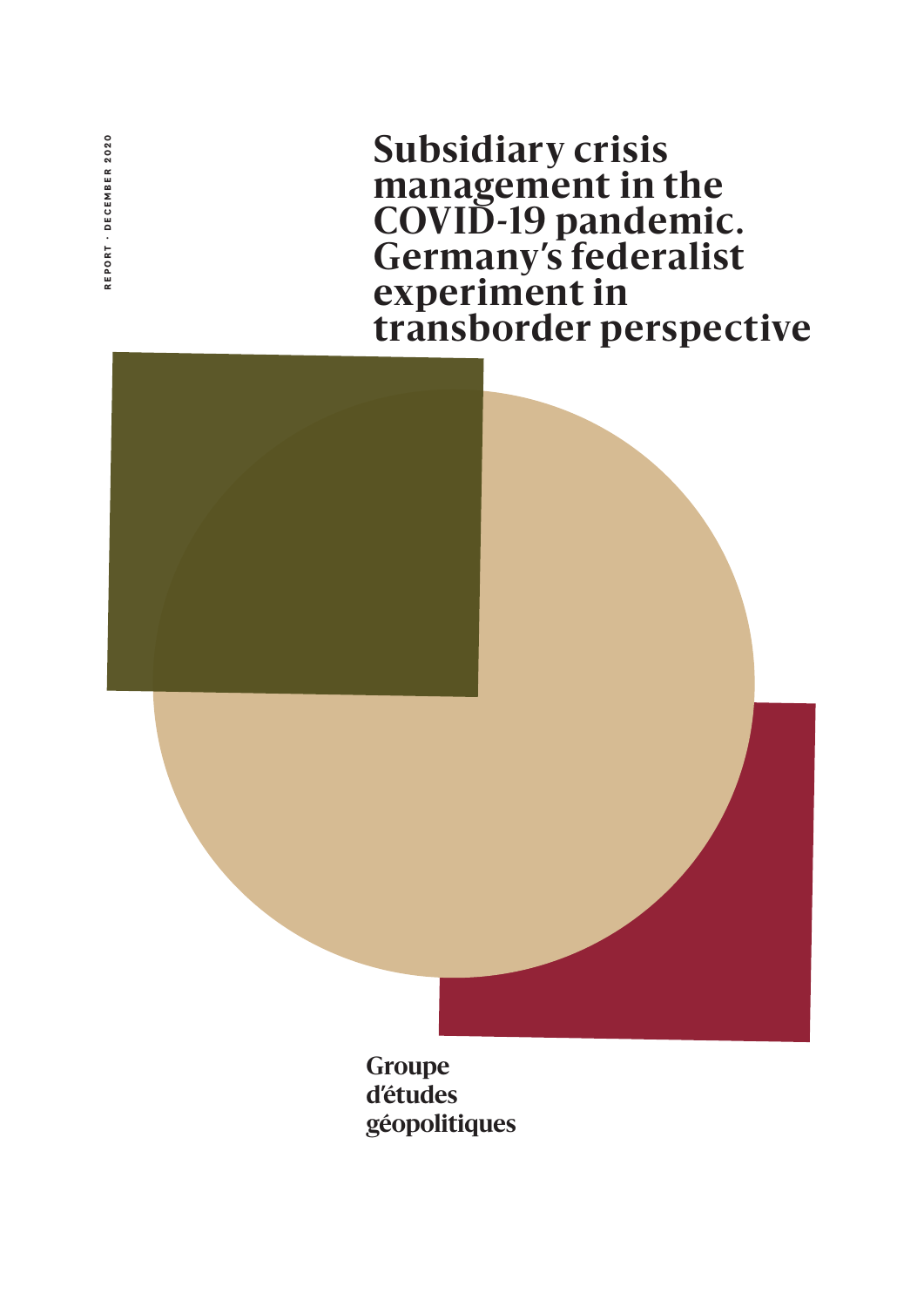**Groupe d'études géopolitiques** 

**Subsidiary crisis management in the COVID-19 pandemic. Germany's federalist experiment in transborder perspective** 

**Authors**  Lucie Coatleven, François Hublet, Théophile Rospars

#### **Contributors**

Jean-Sébastien Forteleone Arrighi, Jean-Toussaint Battestini, Charlotte Kleine, Pierre Mennerat, Aurore Sallard, Johanna Schleyer

**Foreword**  Jean Asselborn

45, Rue d'Ulm 75005 Paris legrandcontinent.eu geg@ens.fr

#### **Quoting**

Lucie Coatleven, François Hublet, Théophile Rospars, *Subsidiary Crisis Management in the COVID-19 Pandemic: Germany's Federalist Experiment in Transborder Perspective,* Groupe d'études géopolitiques, Centre, Report, December 2020.

The views and policy proposals contained in this publication are those of their authors, and do not necessarily reflect the opinions of the interviewees. Surveyed persons are therefore not responsible for the content of this report.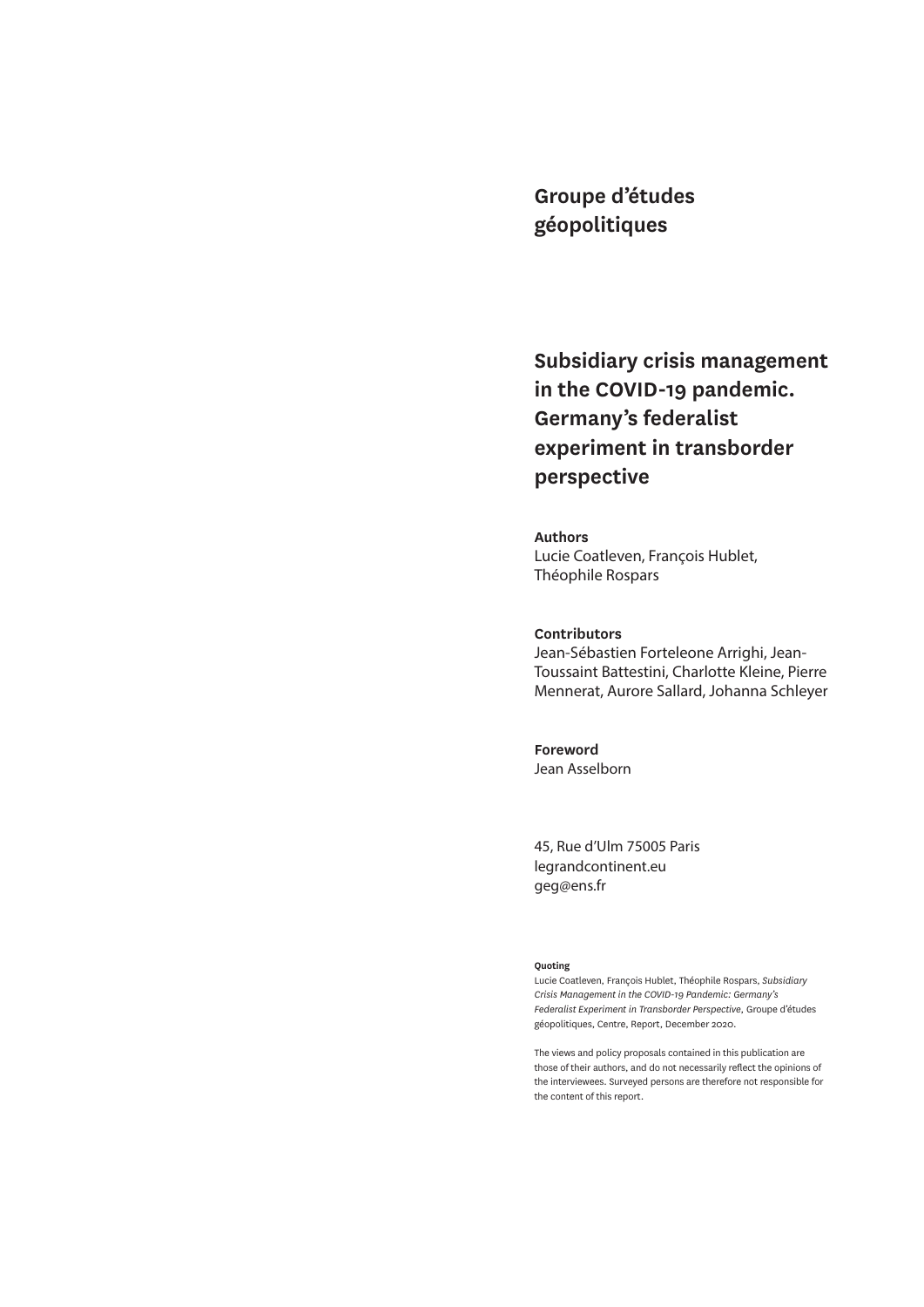## **The following expets were interviewed as part of the preparation of this report**

**Dr. Christoph von Ach,** ehem. Generalsekretär, Europaregion Tirol-Südtirol-Trentino

**Hanna-Leena Ainonen**, Gränssamarbetsutvecklare Torneå/Haparanda

**Ann-Sofi Backgren**, President Association of European Border Regions

**Laurence Ball**, Geschäftsführerin EuRegio SaarLorLux+

**Xavier Bernard Sans**, Directeur Eurorégion Pyrénées-Méditerranée

**Laure Coussot**, Déléguée aux affaires transfrontalières, Canton de Vaud

**Dr. Bernd Dallmann,** Präsident RegioGesellschaft Schwarzwald Oberrhein e.V

**Loïc Delhuvenne**, Directeur Agence de l'Eurométropole Lille-Kortrijk-Tournai

**Karel Groen**, Directeur Eems Dollard Regio

**Florence Jacquey**, Geschäftsführerin EVTZ Gipfelsekretariat der Großregion

**Clarisse Kauber**, Responsable études, Euro-Institut Kehl

**Annette Lipowsky**, Leiterin Stabstelle OB Büro, Kehl

**Frerk Matthiesen**, Repräsentant der Grenzkommunen im Kreis Nordfriesland, Region Sønderjylland-Schleswig

**Oliver Paasch**, Ministerpräsident der Deutschsprachigen Gemeinschaft Belgiens

**Jean Peyrony**, Directeur Général Mission Opérationnelle Transfrontalière

**Romana Sadravetz**, Leiterin Geschäftsstelle Euroregion Donau Moldau

**Dr. Birgit Seelbinder**, Präsidentin Euregio Egrensis Arbeitsgemeinschaft Bayern e.V.

**Dr. Jean-Guy Talamoni**, Président de l'Assemblée de Corse

**Arola Urdangarin**, Directrice Eurorégion Nouvelle-Aquitaine Euskadi Navarre

**Dr. Christian Wille**, Université du Luxembourg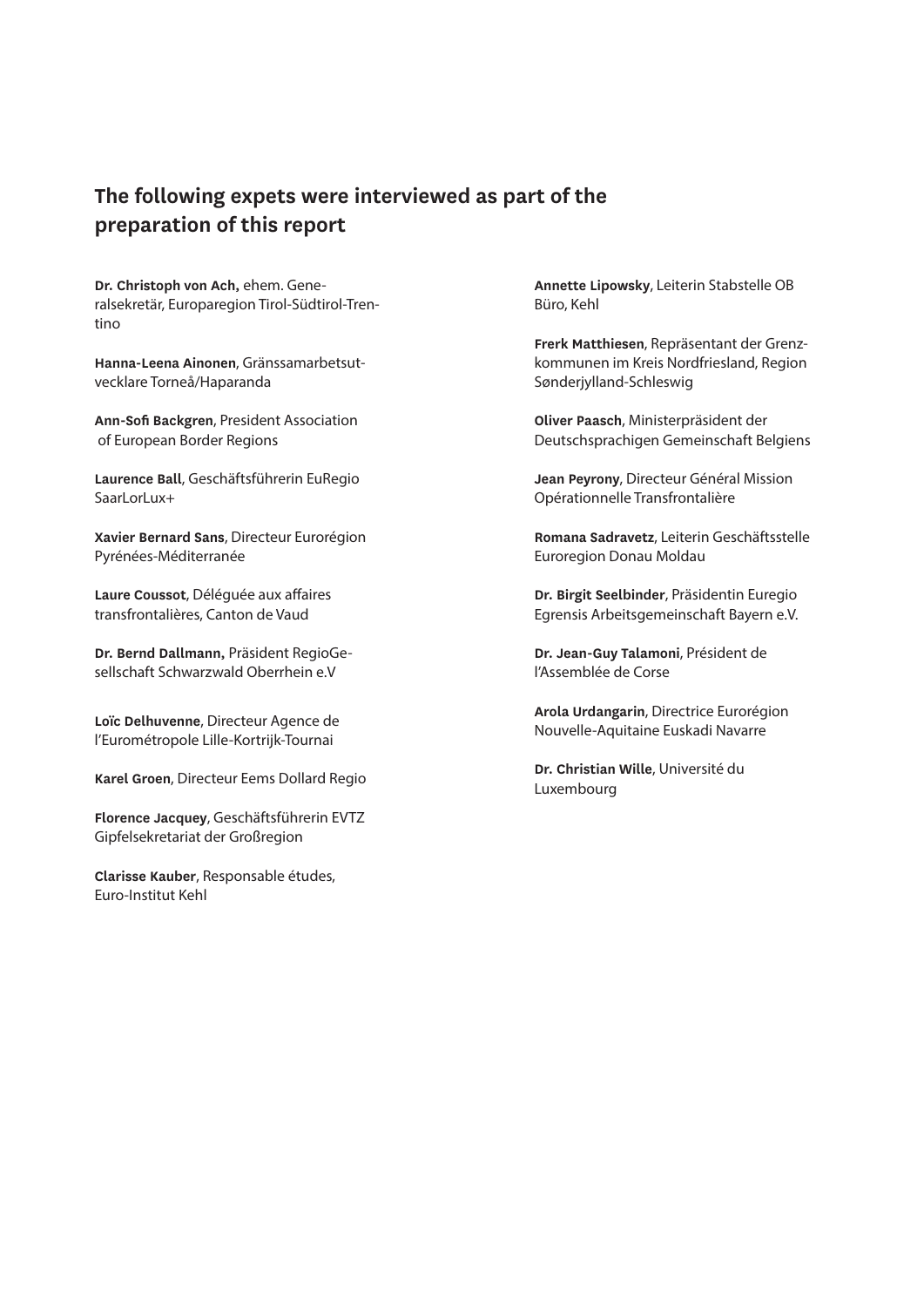

**Jean Asselborn •** Foreign Minister of the Grand Duchy of Luxembourg

# Foreword

It is a pleasure for me to preface this publication of Groupe d'études géopolitiques on the management of the COVID-19 crisis in European regions, with a particular focus on border regions.

While it is precisely in these regions that Europe is lived on a daily basis, cross-border communities are particularly affected by the consequences of the pandemic. In addition to the dramatic impact of the disease itself, border regions have faced multiple challenges due to restrictive measures affecting cross-border travel. After a first phase, which saw the return of border closures and controls, a second phase was characterized by the introduction of restrictions of a more indirect nature, such as quarantine obligations.

The pandemic has provided numerous opportunities for concrete solidarity. Gestures of generosity between states, such as the admission of French patients in clinics of Luxembourg and several other European countries, have literally saved lives. However, we regret that, in many areas, the quality of cross-border coordination did not live up to expectations. Since they were signed 35 years ago, the Schengen agreements have been synonymous of free movement and the abolition of border controls in Europe. In 2020, however, controls were suddenly reintroduced on Schengen's border bridge between Luxembourg and Germany. The European spirit itself is at stake when obstacles to the free movement of people, services and goods are reintroduced, sometimes causing scenes of discord and mistrust that Europe had not seen for decades. The very foundation of our Union is challenged when borders reappear in our regions and minds. When this foundation is undermined, border regions are most negatively affected. One example is the "Greater Region" composed of Luxembourg and its neighboring regions: the flow of 200,000 border commuters crossing the border of the Grand Duchy every day is symptomatic of the high interdependence of our border areas.

We must make sure that the right to free movement enshrined in European treaties is always preserved. I will never tire of repeating that a virus cannot be stopped at the border. In the fight against the pandemic, national isolationism is not a viable option. On the contrary, the closest possible cooperation must be established, especially in border regions, in order to avoid unilateral measures and design specific regulations that preserve mobility and trade in cross-border areas. In the context of these reflections, this GEG study is of great value since it highlights the importance of fully involving the local, regional and Euroregional levels in crisis management in order to take cross-border realities into account.

In border areas, the European idea is lived on a daily basis. Free movement of people is an absolute prerequisite for cross-border communities to thrive. Although this fundamental principle has been challenged in the last months, I remain optimistic that the European spirit will be able to recover. Let us work together so that the European Union will emerge not only unscathed but strengthened from this crisis. The present work of Groupe d'études géopolitiques is a contribution towards this endeavor.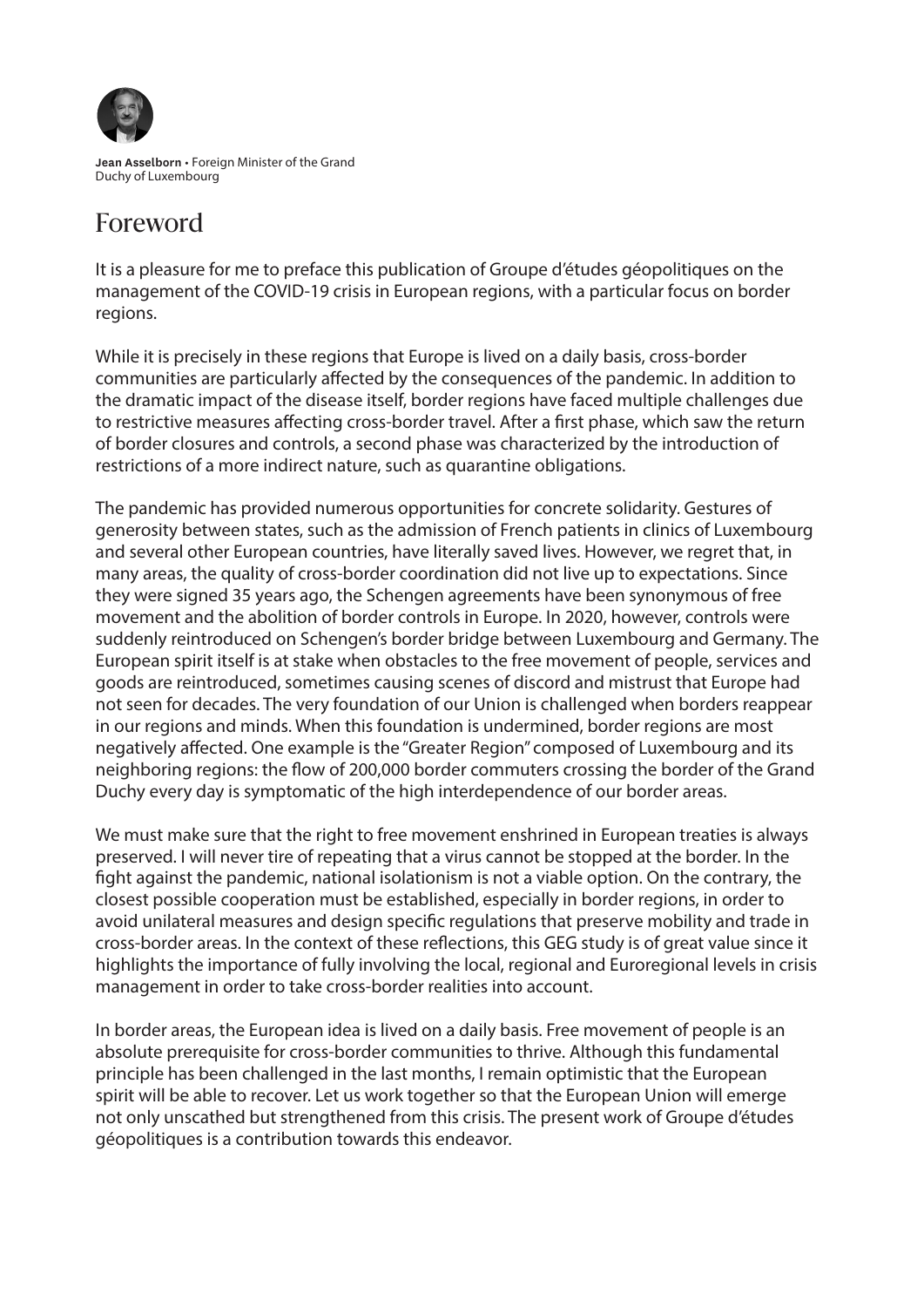## Executive Summary

Contrary to the centralizing tendencies observed in many European states, Germany dealt with the COVID-19 pandemic in a fully subsidiary manner. The health and administrative response was deployed almost exclusively at the level of the Länder, with the Conference of Minister-Presidents providing political coordination between the federal and regional executives. This organization, unique in Europe, has led to better informed, more proportional and more transparent decision-making, allowing for comparison between approaches and fostering political action closer to the field.

Elsewhere in Europe, and especially in border regions, crisis management has often been negatively affected by uncoordinated and overly centralized actions taken by national governments. However, the structure of the pandemic was mainly regional or local. Vertical and homogeneous political action thus often resulted in a false dilemma between inefficiency and disproportionate public action, which led to strong tensions between national capitals and regions.

In cross-border areas, unilateral closures of internal EU borders have greatly disrupted the daily lives of the population and fostered a strong sense of injustice. After thirty to sixty years of uninterrupted freedom of movement, these decisions have come as a shock. For lack of sufficient consultation, member states were not fully aware of the concrete consequences of their policy decisions. National resentment and arbitrary spatial divisions reemerged as a consequence of the implementation of policies which seemed out of touch with reality; confidence in the European project was greatly undermined.

This situation is not inescapable. Drawing inspiration from the German, but also Belgian or Swiss institutional models, we suggest a subsidiary approach to crisis management in which local, regional and Euroregional levels would be fully involved. This approach would ensure greater proportionality and strengthen citizens' control over their territories.

In particular, the COVID-19 pandemic reveals the need for a paradigm shift in cross-border cooperation. Today, Euroregions, which mainly serve as platforms for long-term projects, deserve to be fully integrated in operational coordination and planning, as close as possible to the reality of cross-border living areas and the daily life of the population. Thanks to a broad coalition of regional and local actors as well as targeted initiatives, such a development could be driven from the bottom up.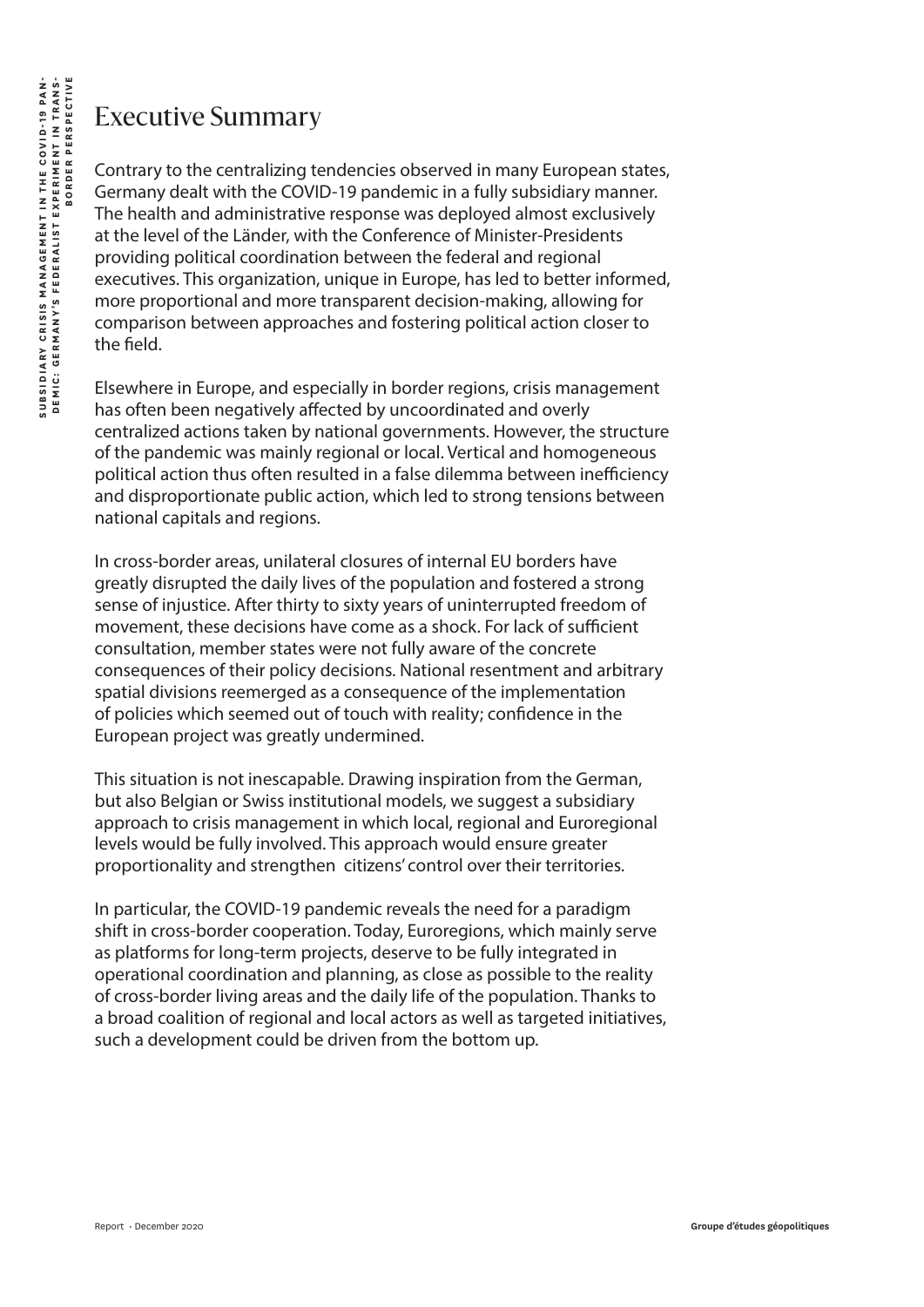Our work builds on twenty interviews conducted with local, regional and Euro-regional officials from a dozen European countries. In order to rebuild interregional cooperation in Europe on a more solid foundation and draw comprehensive institutional lessons from the pandemic, we propose four concrete measures:

- 1. Local, regional and national actors should adopt a charter enshrining the need for a subsidiary approach to crisis management, making it possible to federate political will as close as possible to the citizens and to launch a continental political movement.
- 2. A campaign to systematically map existing living areas should be launched in order to determine the most appropriate scale for decisionmaking and crisis management.
- 3. A directive making it mandatory to set up European Groupings for Territorial Cooperation (EGTC) in border areas, and requiring their consultation prior to any border closure measures, should be adopted.
- 4. The EU's active coordination role should be formalized through the creation of a new configuration of the Council of the European Union, in charge of the coordination of interregional policies and crisis management.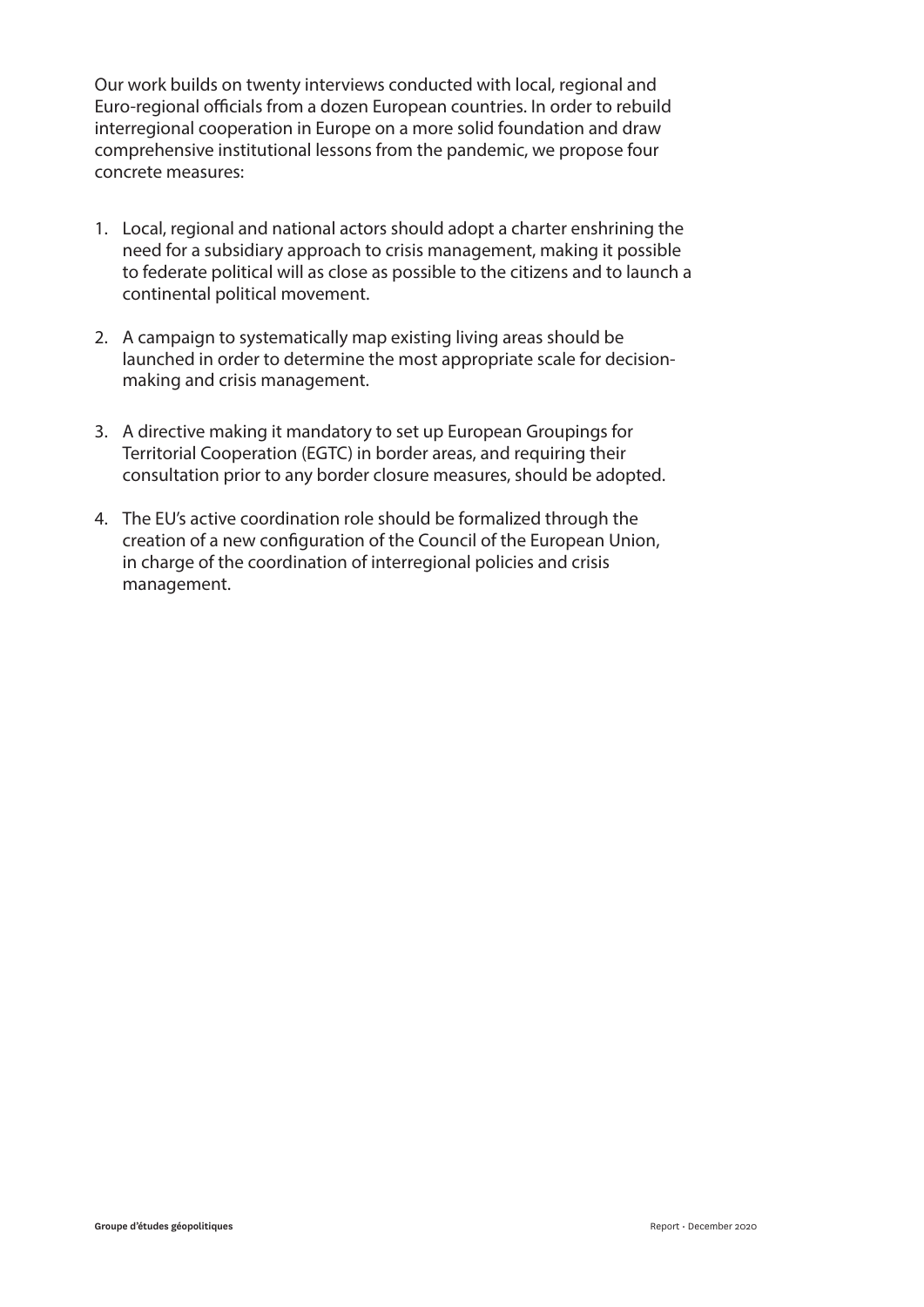**7**



**Lucie Coatleven •** Analyst · Groupe d'études géopolitiques **François Hublet •** Program director · Groupe d'études géopolitiques<sup>1</sup> **Théophile Rospars •** Analyst · Groupe d'études géopolitiques

## Subsidiary Crisis Management in the COVID-19 pandemic. Germany's federalist experiment in transborder perspective

Since the Black Death in the 14th century, the context in which the management of pandemics by governments unfolds has been profoundly modified. The development of the modern State and the resulting national borders, globalization, the recognition of fundamental rights and freedoms and the emergence of transnational living areas have not, however, led to a profound change in the primary response provided by many governments to the spread of pandemics such as COVID-19: quarantines and lockdowns are a constant throughout history.

In fact, the management of the health crisis has transcended the divide between democratic and authoritarian countries, rich and poor. Governments throughout Continental Europe responded very differently to the coronavirus crisis. France went to "war"2 against the disease in a unified and centralized manner, quickly enacting strong measures at the national level to stop the spread of the virus, and striving to limit the congestion of a health system whose organization and resources could not cope with an epidemic development of this magnitude. Germany, for its part, saw the virus as a "test that challenges our humanity", in which everyone had a chance to "show the best"3 of themselves. Through its model of administrative federalism, Germany has implemented a differentiated response which acknowledges territorial disparities and seeks to take the local evolution of the pandemic into account.

The application of German-style subsidiarity at the national level seems to have proved its worth if we believe the figures on mortality of coronavirus patients, the resilience of the health system or the rates of contamination. However, most of the current crisis management approaches performed badly in cross-border areas, which have constantly been gaining in importance since the beginning of the European integration process.

European unification, the need for increased subsidiarity and the emergence of fully integrated cross-border regions are a unique opportunity to suggest a new method for apprehending crises that go beyond the nation-state.

### **I. Germany's subsidiary crisis management: federalism in pandemics times**

## **Germany's federal system in the coronavirus pandemic: who does what?**

German constitutional law is organized around the concept of federalism, which, unlike in other federal systems, is to be understood as a division of executive power rather than a division of legislative power<sup>4</sup>. Although the Länder formally remain the holders of legislative power, this power is to a very large extent exercised by the federal level under Articles 73 and 74 of the Basic Law.

The core of regional competence lies in the enforcement of federal laws by local institutions<sup>5</sup>, with the federal administration mostly focussing on foreign policy, defense and justice.

In the context of the coronavirus pandemic, Germany's political response follows this pattern: laws are passed by the Bundestag at the federal level, and implemented autonomously by the Länder.

Since 2000, the issue of communicable diseases has been governed by the Infection Protection Act (Infektionsschutzgesetz - Ifs $G$ <sup>6</sup>. This law was passed by the Bundestag as part of the shared legislative competence for issues related to the control of human diseases<sup>7</sup>. This means that as long as the federal level has not intervened, the Länder are free to legislate on the issue, but as soon as the Bundestag takes ownership of the issue, it remains the only body with the power to change the legislation<sup>8</sup>. In this case, with the IfsG, legislative competence has become an entirely federal matter. This law was slightly amended by the Law for the Protection of the Population in Epidemic Situations of National Importance of 27 March 2020, allowing for greater executive coordination.

Regarding the response to the coronavirus, the health response took place almost exclusively at the regional le-

7. Art. 74 § 1 n°19 BL.

<sup>1.</sup> Corresponding author - francois.hublet@legrandcontinent.eu.

<sup>2.</sup> Televised address of President Macron on March 16, 2020.

<sup>3.</sup> Televised address of Federal President Steinmeier on April 11, 2020.

<sup>4.</sup> Art. 70 § 1 Basic Law. 5. Art. 83-85 BL.

<sup>6.</sup> Infektionsschutzgesetz from July 20, 2000 (BGBl. I p. 1045).

<sup>8.</sup> Art. 72 BL.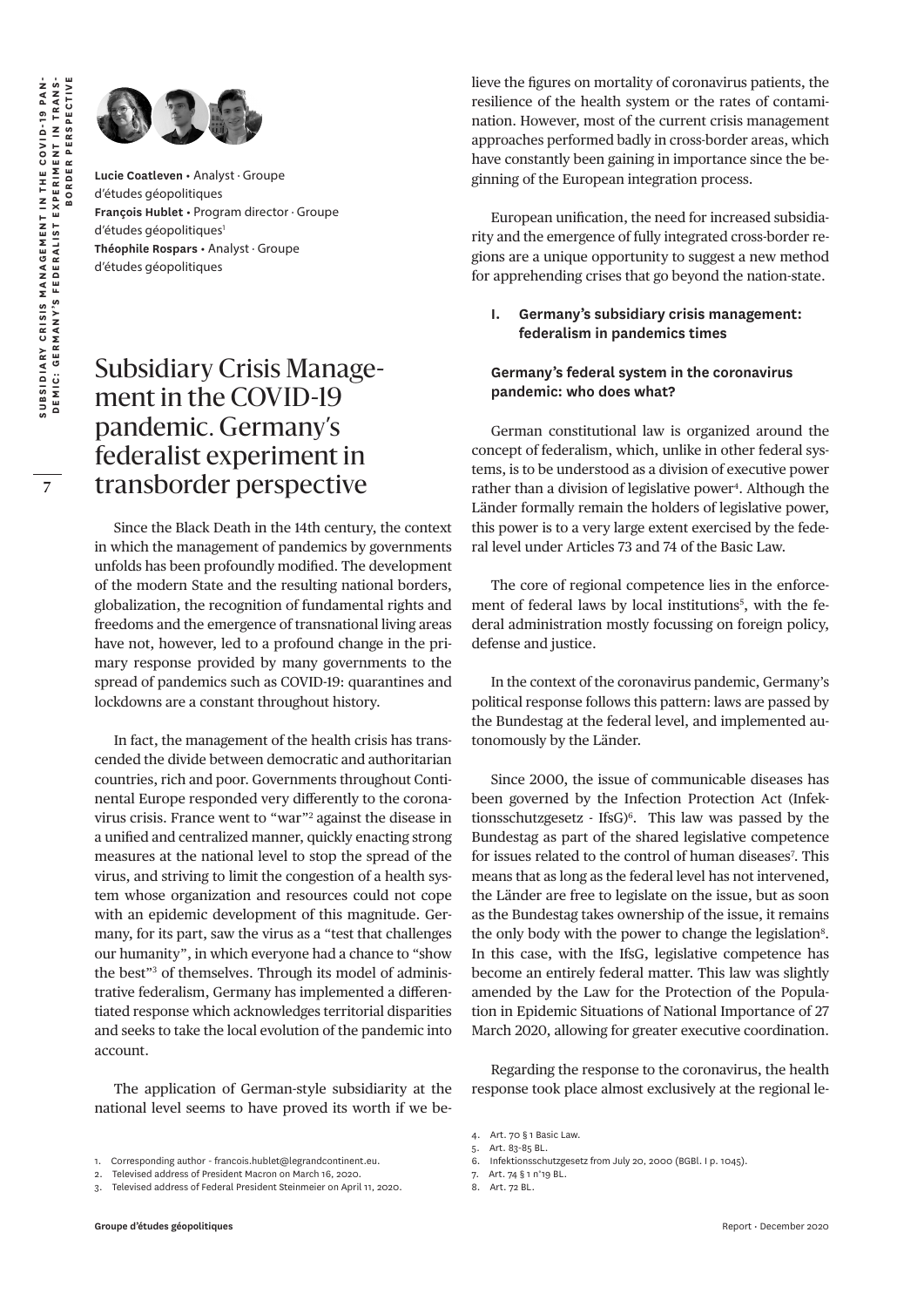vel, with each Land being free to take decentralized measures to respond to the pandemic. Indeed, the IfSG grants competence to the Länder to issue ordinances to enforce the various measures provided for by federal law (such as isolation measures, medical examinations, measures restricting physical contact, etc.)<sup>9</sup>, while at the federal level, executive competence is granted to the Robert Koch Institute for the coordination of local responses through directives and suggestions<sup>10</sup>.

Beyond this minimum mandatory coordination, the Minister-Presidents of each Land have agreed to further voluntary coordination also involving the federal government. This coordination has led to the introduction of common rules, for example on entry conditions into Germany from a risk area or the introduction of the mandatory mask in all businesses.

These coordinated measures and those taken unilaterally by the regional executives have thus taken the form of ordinances under the delegation granted to them by law, which are implemented by the regional administrations under their own administrative competence (eigene Angelegenheit)<sup>11</sup>, over which the federal government has no right of supervision.

According to the Basic Law, border management is an exclusively federal competence<sup>12</sup>. The Federal Minister of the Interior, Horst Seehofer, was entitled to single-handedly decide to establish border controls with all countries bordering Germany except Belgium and the Netherlands. This exception is the result of negotiations led by the Minister-President of North Rhine-Westphalia<sup>13</sup>, who, in order to take into account the specificities of the cross-border area, reached a purely political agreement in an area where he had no formal competence.

However, since the 2015 refugee crisis, the Länder's participation in border management has been under debate. Under German law, law enforcement is primarily a competence of regional governments. In 2018, the federal state of Bavaria created its own regional border police force, designed to handle future migration waves. The Bavarian Constitutional Court ruled in August 2020 that the force's existence did not break constitutional law as long as it only performs tasks normally assigned to the regional police; therefore, it cannot be employed for border police missions, which are the exclusive responsibility of the federal police.

#### **Regional-federal coordination: the pivotal role of**

12. Art. 73 § 1 n°5 and Art. 87 § 1, 2) LF.

#### **the Conference of Minister-Presidents**

The Länder are involved in federal policy through two organs: the Bundesrat, a constitutional body through which they intervene in certain legislative procedures, and the Conference of Minister-Presidents (Ministerpräsidentenkonferenz, MPK), a gathering of the heads of the 16 regional governments, created on Bavaria's initiative in 1954 to increase the political weight of regions.

The purpose of the MPK's coordination is manifold. It stimulates federalism by allowing for common problems to be addressed in a concerted manner without transferring competences to the federal level. Whether it is adopting a common position on constitutional reform, defending the interests of the Länder before federal institutions, or coordinating measures to combat the coronavirus pandemic, the MPK helps to build a consensus that is transparent and close to local realities. The MPK is headed by the Minister-President of one of the Länder under a rotating presidency. The mediation role of the presidency is key, since deliberations are subject to almost unanimous approval (the majority is set at 13 out of 16 Länder).

In the coronavirus crisis, the MPK enabled the Länder to adopt a common roadmap that took into account both the good practices and the failures of individual local policies, and played a role in the harmonization of regional approaches. From then on, a consensus oriented dynamic, adapted to field realities, could be obtained without unnecessary intervention from the federal level, which did not have the competence to act, despite the presence of Chancellor Angela Merkel at the MPK as observers.

#### **Administrative federalism is key to a decentralized crisis response**

On April 6, two cities, Jena in Thuringia (Germany) and Sceaux in Hauts-de-Seine (France), decided to issue municipal by-laws which made it mandatory to wear face masks in their municipalities under certain circumstances, thus derogating from rules set by higher administrative levels.

The decision of the German commune was taken as an example of good practice by a number of other communes, subsequently adopted by all the Länder in a coordinated manner between 27 and 29 April, and finally praised for its effectiveness in the fight against the coronavirus in a study conducted by the Gutenberg University of Mainz<sup>14</sup>.

The order of the mayor of Sceaux has been suspended by an order of the relief judge at the Administrative Court

14. MITZE Timo et al., Face Masks Considerably Reduce Covid-19 Cases in Germany: A Synthetic Control Method Approach, IZA DP n° 13319, June 2020.

<sup>9. § 32</sup> IfSG.

<sup>10. § 4</sup> IfSG.

<sup>11.</sup> MESSLING Miriam, Gesetz zum Schutz der Bevölkerung bei einer epidemischen Lage von nationaler Tragweite vom 27.3.2020, Neue Zeitschrift für Sozialrecht, 2020, p. 321.

<sup>13.</sup> [NRW-Grenze zu den Niederlanden und Belgien bleibt offen,](https://www.aachener-zeitung.de/nrw-region/niederlande/nrw-grenze-zu-den-niederlanden-und-belgien-bleibt-offen_aid-49942137) Aachener Zeitung, April 6, 2020.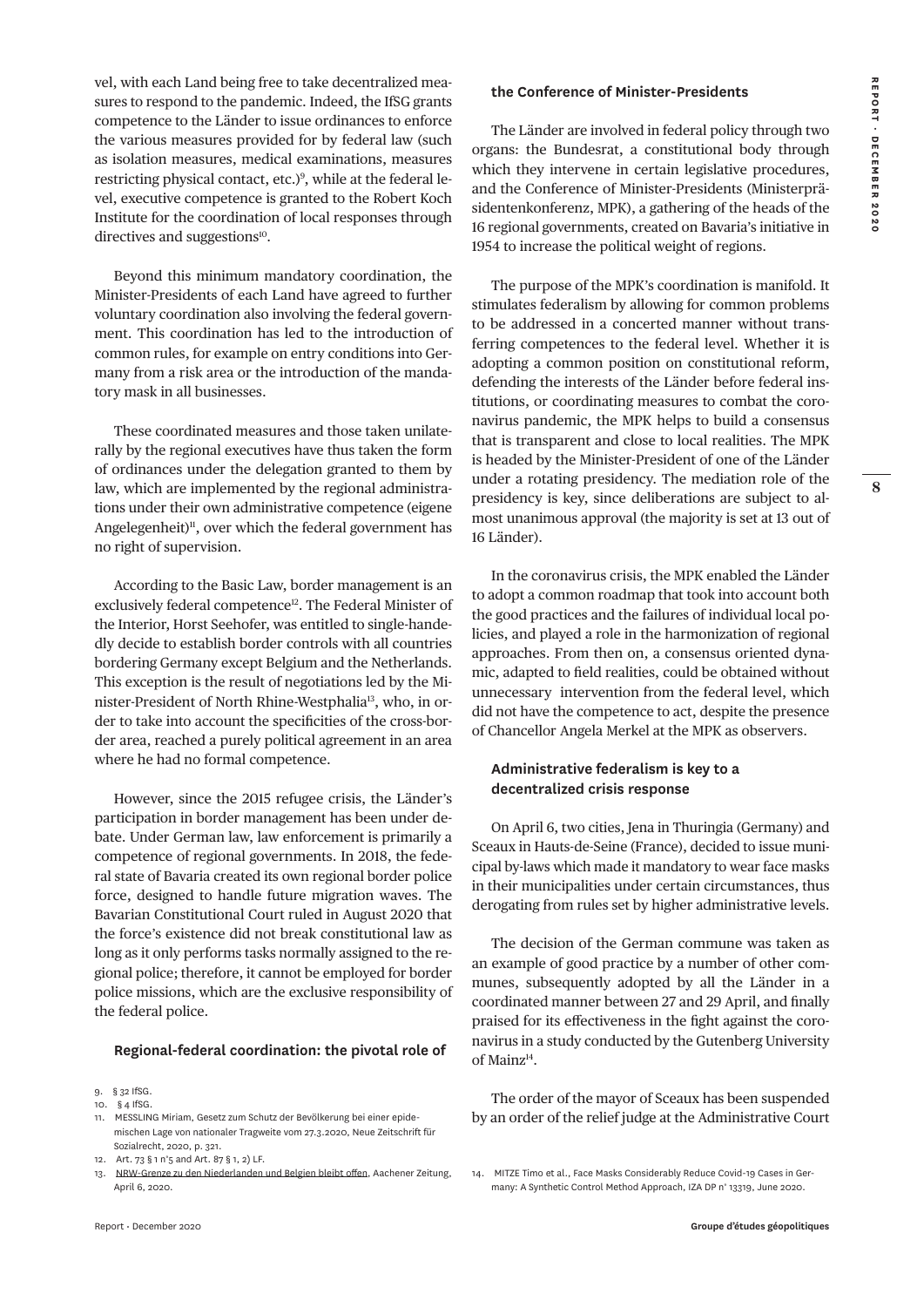of Cergy-Pontoise dated April 9, confirmed on appeal by the Council of State on April 17<sup>15</sup>, following the summary proceedings initiated by the French League for Human Rights, because of the intensity of the limitation on the freedom of movement observed and of the lack of competence by the mayor for issuing special administrative orders in response to the pandemic, a policy domain in which the Prime Minister has exclusive jurisdiction according to the law establishing the State of Health Emergen- $CV<sup>16</sup>$ .

With its administrative federalism, Germany has been able to test the effectiveness of measures at different levels using different models in each Land in order to identify empirically effective measures to reduce the spread of the coronavirus. The decentralized model revealed that the measures taken in North Rhine-Westphalia did not reduce transmission as much as those taken in Bavaria, for example. Thanks to this, public policies could be re-evaluated more quickly, proposing examples to be followed and identifying approaches that were ineffective. Beyond this decentralized normative creativity, local adaptability has also been a determinant factor for the success of Germany's crisis management approach.

One example of decentralized management in order to fight the pandemic effectively at the most appropriate level is the decision of the municipality of Munich on August 27 to regulate the sale and consumption of alcohol. In order to reduce the health consequences of large festive events which took place in the city's squares and parks, the consumption of alcohol in public was banned from 9 p.m. onwards and the sale was restricted to restaurants and Biergärten. The legality of such a measure has already been confirmed for the Bavarian city of Bamberg by the Administrative Court of Justice of Bavaria<sup>17</sup>.

Bavarian administrative law stipulates that the competent level for the enforcement of the Federal Infection Protection Act (IfSG) is the district (Kreis)<sup>18</sup>. The regional administration has the right to intervene only when several districts are affected, or in case of emergency. The regional health agency is also competent to enact health standards, in particular in order to apply the recommendations of the Robert Koch Institute. Even when the Bavarian government intervenes, the districts are still allowed to tighten these rules on a local basis<sup>19</sup>.

This subsidiarity is taken even further in the State of Baden-Württemberg's Coronavirus Control Regulation,

which states that "the implementation of measures is on the one hand the responsibility of each individual and on the other hand the public power exercised by the competent authorities"20. The second peculiarity of this text is its provisional character, in order to guarantee a better efficiency in time but also a better proportionality of policy measures restricting civil liberties. The regulation will therefore come to an end after a period of time already known to all<sup>21</sup>.

Thus, the German administrative response to the coronavirus pandemic is based on four different levels: the federal level (decisions of the Robert Koch Institute), the regional level (regulations of the state governments), the local administrative level (districts and municipalities), and finally the individual level, in order to seek, each time, the most appropriate level to deal with the different developments of the pandemic. This subsidiarity has created differences of treatment between groups of German citizens: for example, the mask is only compulsory in the hallways of Berlin schools, while other pupils have to wear it all day long; on the other hand, it has allowed a faster and better targeted adaptation in the fight against the coronavirus.

Today, however, several political and business circles are denouncing this patchwork of differentiated measures that could penalize the resumption of business.

#### **Subsidiarity, a key factor for the success of Germany in the "first wave"?**

Local management of the coronavirus pandemics appears to have been successful for several reasons. By allowing differentiated measures in different territories, Germany was able to take measures that were more proportionate to the evolution of the pandemic, which was not uniform in time and space. In addition, a significant gain in time was achieved through the competition of local policies. The Länder tested different solutions, which made it possible to quickly identify territories in which they were effective or not. On the other hand, centralized policies, as observed in France, did not allow this gain in experience within the same timeframe. This competitive process has also brought gains in terms of transparency and control of public action. Since the Länder reacted in different ways to find solutions, alternative models were presented to the public, no measures were felt to be strictly inevitable and necessary, and the debate was therefore maintained. With the action of the Conference of Minister-Presidents, coordination took place in order to guarantee the population protection against the coronavirus through good practices previously discovered and tested at the local level.

<sup>15.</sup> Conseil d'État, Ordonnance du 17 avril 2020, Commune de Sceaux, n° 440 057.

<sup>16.</sup> Loi n° 2020-290 du 23 mars 2020 d'urgence pour faire face à l'épidémie de COVID-19.

<sup>17.</sup> VGH München, 13.08.2020, BeckRS 2020, 19555; ECLI:DE:BAY-VGH:2020:0813.20CS20.1821.0A.

<sup>18. § 65</sup> ZuständigkeitsVO Bayerns.

<sup>19. § 23, 6.</sup> Bayerische Infektionsschutzmaßnahmenverordnung (BayIfSMV).

<sup>20. § 1</sup> CoronaVO BW.

<sup>21. § 21</sup> CoronaVO BW.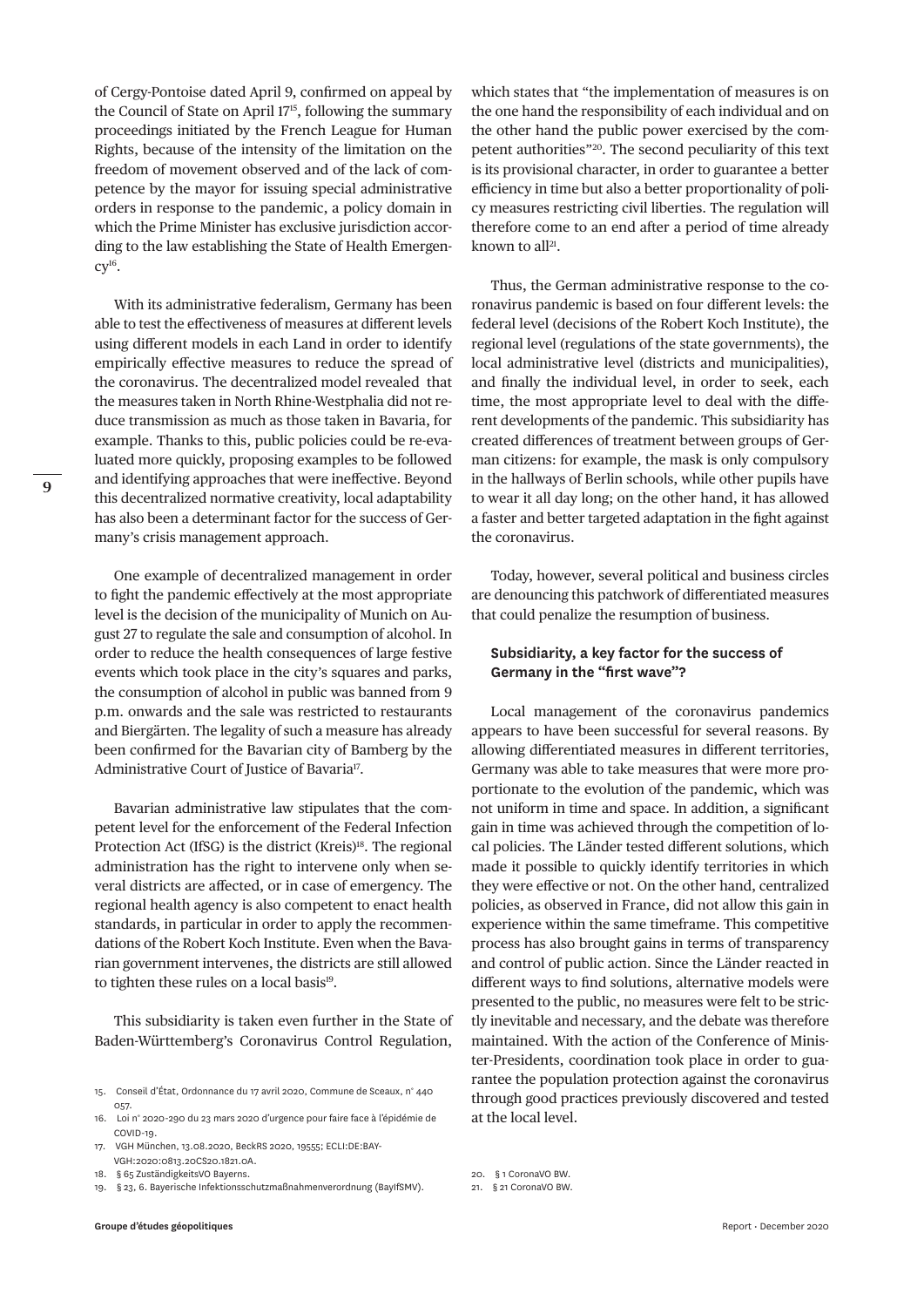To illustrate this with the issue of masks, Länder like Thuringia and Saxony-Anhalt had introduced regulations relatively early that made wearing face masks mandatory in certain contexts, while the Berlin Senate long refused to do so. By putting these models out to tender, the effectiveness of the proposed measure was quickly and transparently demonstrated, and later generalized through voluntary coordination among the states. At about the same date, such a measure was still deemed unnecessary by the French government. French officials based themselves on the recommendations of the Scientific Council advising the President of the Republic and the government without any point of comparison being available. A comparative approach, however, would have provided for greater transparency in the debate and reduced the dependence of governmental action upon arguments of authority by unelected experts<sup>22</sup>.

A change of course was announced on July 31 by the Minister of Health, Olivier Véran, who authorized prefects to put in place decrees making masks mandatory in outdoor public places. However, contrary to the German model delegating implementation to the Länder according to a principle of subsidiarity, Véran's move only led to a deconcentrated central administration of the crisis. Only the prefect, i.e. the local representative of the central government, is competent to take measures without being constrained by local elected officials, who are, however, consulted. This deconcentrated organization has developed over the summer through information transfers. Nevertheless, the Minister of Health is still the main decision-maker, asking prefects, department by department, to tighten or ease restrictions in order to combat the spread of the coronavirus. The flexibility of the local level can thus be taken advantage of by the French central government. However, it has not benefited from creative decentralization, due to the lack of autonomy of this localized management, nor from increased legitimacy through real delegation to local elected officials. These weaknesses have fuelled hostility towards local measures, which were perceived as unfair, discriminatory and out of touch "Parisian" decisions, both by local populations and by local politicians, particularly in the Bouches-du-Rhône (Marseilles) or in Corsica.

With the arrival of the "second wave" of coronavirus, some Länder such as Schleswig-Holstein and Rhineland-Palatinate decided to introduce quarantine measures for people from the Kreise declared at risk by the Robert Koch Institute, thus rejecting the national framework as the most appropriate one for distinguishing between areas of contamination.

However, German-style subsidiarity has led to more questionables outcomes as regards the management of the country's borders. Between exclusive federal competence and contradictory informal negotiations conducted by the Länder, sub-regional authorities in border areas were insufficiently involved in decision-making, leading, for example, to the closure of the border with Luxembourg under the pressure of the regional government of Saarland, which hoped to stop infections at the border, despite opposition from the border municipalities and the Luxembourg government. At the same time, the Belgian border remained open at the request of North Rhine-Westphalia in order to guarantee the continuity of the cross-border living area.

#### **II. The coronavirus crisis: a regional crisis and a crisis of subsidiarity**

#### **Regional and continental epidemics vs. national measures**

The response of European countries to the new challenges of a health crisis has been mostly national. Even states with a long federal tradition (think of Switzerland or Spain, for example) have partially suspended federalism by imposing a sanitary state of emergency<sup>23</sup>. The desire of central governments to introduce strong, uniform and efficient regulations to bring the situation under control as quickly as possible is understandable. It is unclear, however, to what extent these centralized approaches are better capable of achieving their objectives than subsidiary ones, especially in light of the significant regional and local differences in infection incidence.

Since the onset of the pandemic in February, national territories have almost never been the best level at which to analyze the epidemiological situation. Rather, regional and local outbreaks as well as complex transnational infection chains shaped the spatial structure of the epidemic. The "Italian epidemic" in March and April 2020 was primarily a Northern Italian epidemic. In the province of Lombardy alone, around 17,000 people had died by mid-July - almost half of all Italian victims of the coronavirus. In the southern provinces, on the other hand, the number of deaths in relation to the population is lower than in most French, Spanish or even Romanian regions.

In France, the east of the country (following a major evangelical gathering in Mulhouse) as well as the greater Paris area were particularly affected. However, even this regional perspective does not provide a complete picture of the situation in the country: in the Haut-Rhin, for example, there were twice as many COVID deaths per inhabitant as in the Bas-Rhin. Municipal or district data from

<sup>22.</sup> See also ROSPARS Théophile, [Le Centrisme intégral, voie d'un pluralisme](https://legrandcontinent.eu/fr/2019/09/03/le-centrisme-integral-voie-dun-pluralisme-para-democratique/)  [para-démocratique](https://legrandcontinent.eu/fr/2019/09/03/le-centrisme-integral-voie-dun-pluralisme-para-democratique/), Le Grand continent, September 3, 2019.

<sup>23.</sup> [Coronavirus: Bundesrat erklärt die "ausserordentliche Lage" und verschärft](https://www.admin.ch/gov/de/start/dokumentation/medienmitteilungen.msg-id-78454.html)  [die Massnahmen](https://www.admin.ch/gov/de/start/dokumentation/medienmitteilungen.msg-id-78454.html), Bundesrat, March 16, 2020.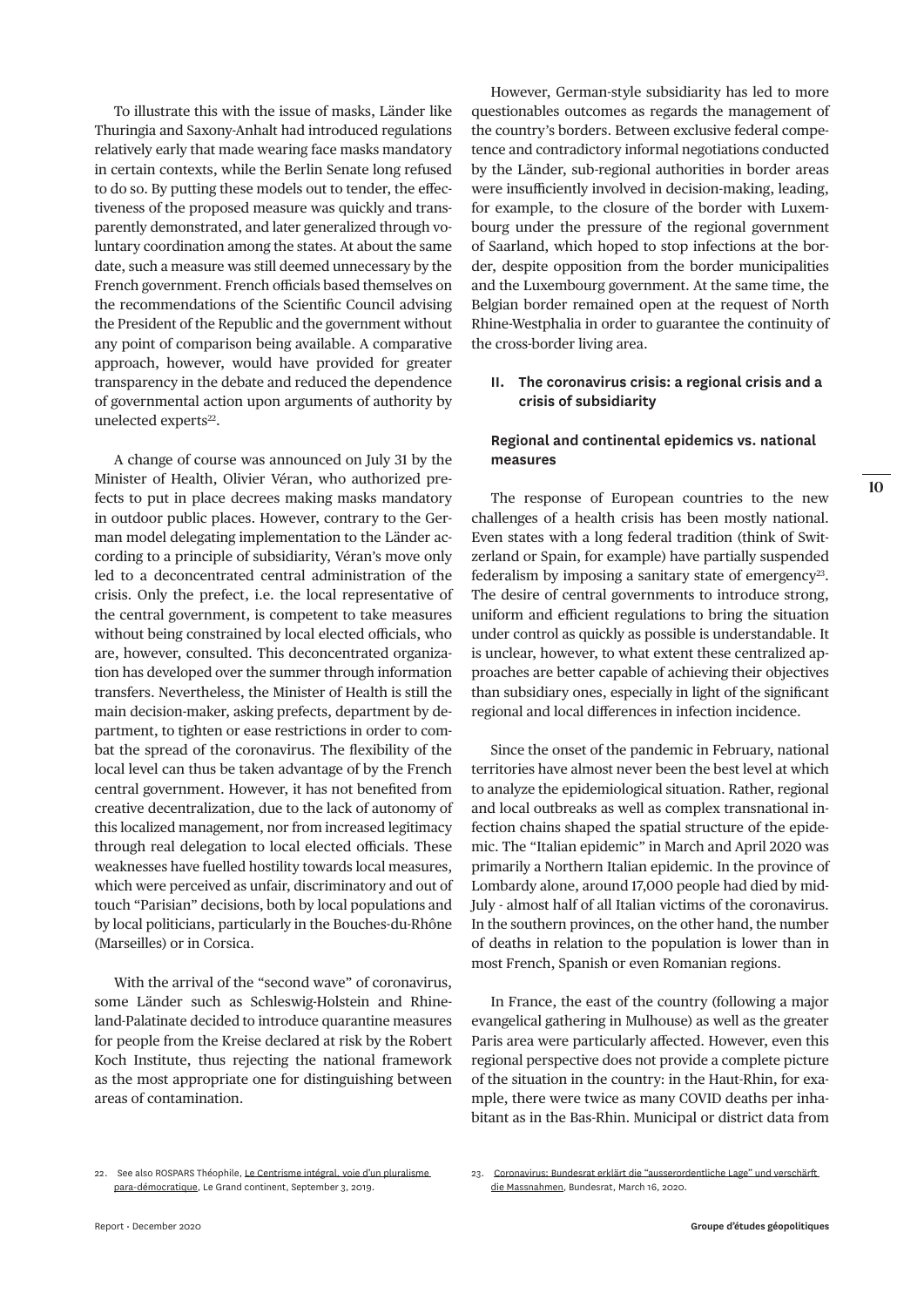various states reveal a variety of complex local patterns that are influenced by the respective geographical, demographic and social conditions. We examined this in greater detail in a previous study that focussed on the example of the Swiss canton of Grisons, a moderately affected, largely rural mountain region away from major European communication routes. However, there is absolutely no doubt that such structures could also be exhibited in most European regions.

In addition to major domestic differences, there exist a number of transnational tendencies that have so far been addressed primarily through border closures, entry bans, and mandatory quarantine measures. For instance, the densely connected "blue banana" from Milan to Rotterdam and London has experienced particularly high infection rates, while peripheral regions of the same Western European countries have been widely spared. Tourism and migration have also contributed to spread the virus along a north-south and a west-east axis, as well as through "bridges" linking sometimes surprisingly distant regions, such as Norway and Tyrol or Switzerland and Serbia. This "long-distance effect" should be clearly distinguished from the diffusion of the epidemic in border regions, which are already constituted as uniform social living spaces with intensive commuting and a high prevalence of cross-border activity. Nevertheless, in both cases, transnational coordination appears necessary in order to prevent the risks of infection in a targeted and efficient, but also proportionate manner, while respecting the European principle of free movement.

Given the internal homogeneity of the epidemic, the question of the right level of decision-making also arises with regard to the internal distribution of responsibilities. Due to the strong differences already outlined, nationwide approaches necessarily lead to a dilemma between disproportionality in less affected regions and inefficiency in heavily affected regions, which could easily be avoided by giving regional and local authorities more leeway.

Of course, the central state can also try to create a regionally differentiated response through appropriate indicators, local "traffic light" systems and the mobilization of its own local and regional bureaucracy. But the ability of a bureaucratic apparatus to systematically, efficiently and quickly identify the specific needs of individual levels and to consult the right people on the ground before decisions are made is limited. In addition, such a vertical crisis management style often lacks the transparency and proximity to citizens that are necessary to create greater acceptance and trust in politics. We shall come back to this later.

#### **EU: two major contributions and a big question mark**

The European Union has contributed to alleviating the consequences of the coronavirus pandemic in three main areas. At the economic level, among other measures, the historic recovery plan agreed by the Heads of State and Government of the member states on 21 July 2020 is intended to facilitate the solidarity-based cushioning of the economic impact of the pandemic. As regards health policy, the two European agencies ECDC and EMA support the health authorities and governments of the member states, while the EU budget provides extensive funding for medical research in Europe and the European Commission negotiates with public and private actors worldwide on behalf of the member states. As far as fundamental rights are concerned, since May 2020 the Commission and Parliament have been advocating a proportionate, coordinated and secure handling of the restrictions on freedom of movement provided for by the Treaties to protect public health, which should lead to a gradual normalization of border regimes. While much has already been achieved in the first two areas, European institutions have been struggling with member states' unilateral border closures and new nationalist reflexes since the very beginning of the pandemic. Although the Commission, for political reasons, has not demanded clarification of the situation by the ECJ, the legality of such border closures remains debated,

On 4 September 2020, the Commission submitted to the Council a proposal for a recommendation $24$  defining a uniform "traffic light" system and recommending that restrictions on entry (exclusively in the form of quarantine or testing) should only be imposed if the "traffic light" is red in a given area or if no data is available. The recommendation was adopted by the European Council on 12 October<sup>25</sup>. The draft provides for the ECDC to publish a weekly updated map of the EU and EEA at regional level on which member states have to base their decisions. Thus, this recommendation takes into account the relevance of the regional level for the analysis of the infection situation. However, it does not indicate at which level (federal state, county or municipality) this analysis should take place, nor does it offer a concrete answer to the particular problems of border regions beyond the recommendation to pay "special attention to [their] specificities". The main decision-making and coordination capacities will remain with member states.

It may come as a surprise that the European Union is dependent on the goodwill of mostly uncoordinated nation states in precisely the area in which it has achieved one of its most symbolic achievements - the free movement of persons. There seems to be no way out of this

<sup>24.</sup> Proposal for a Council recommendation on a coordinated approach to the restriction of free movement in response to the COVID-19 pandemic, Europäische Kommission, September 4, 2020.

<sup>25.</sup> [COVID-19: Rat verabschiedet Empfehlung zur Koordinierung von Maßna](https://www.consilium.europa.eu/de/press/press-releases/2020/10/13/covid-19-council-adopts-a-recommendation-to-coordinate-measures-affecting-free-movement/)[hmen mit Auswirkungen auf die Freizügigkeit](https://www.consilium.europa.eu/de/press/press-releases/2020/10/13/covid-19-council-adopts-a-recommendation-to-coordinate-measures-affecting-free-movement/), Council of the European Union, October 13, 2020.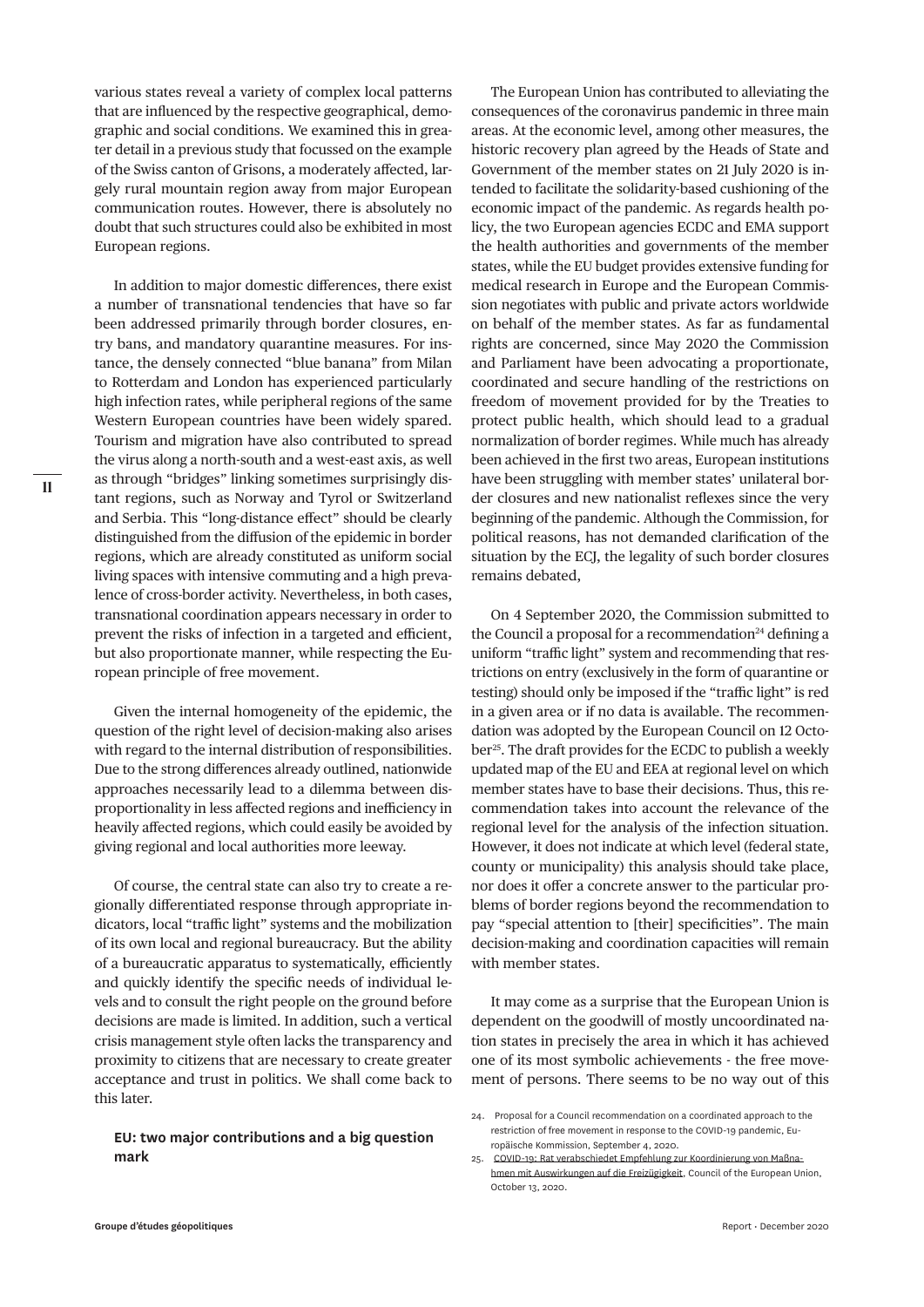paradoxical situation without some institutional restructuring at the internal borders.

#### **March-June 2020: Europe hiding behind close borders**

In mid-March 2020, as the number of COVID-19 infections skyrocketed, the European states reacted with massive border closures, the scope of which was unprecedented in post-WW2 Europe. Slovenia was the first EU member to close its border with Italy on March 11. Only two days later, on March 13, EU citizens without a residence permit were no longer allowed to enter Slovakia. On March 14, Denmark imposed a similar regulation. In the following two weeks, all other EU states except Luxembourg, Ireland, the Netherlands and Sweden introduced drastic entry restrictions at the Schengen internal borders, which primarily affected citizens of other EU countries. Even Angela Merkel, who on March 11 had still clearly opposed border closures, gave in in the following days under the pressure of regional governments. As early as March 16, a border regime came into force in the Federal Republic that proved to be one of the strictest in Western Europe during the first phase of the pandemic. On the other side of the Rhine, the French government never supported this approach, but it applied a reciprocity principle in border controls, which, coupled with a strict lockdown strategy, led to drastic restrictions in border areas. Luxembourg alone refrained from reintroducing border controls and publicly protested against the actions of its neighbors; the European flag hung at half-mast in Schengen - without success at first. It was not until three months later, on June 15, a few days before the thirtieth anniversary of the Schengen Agreement, that barriers at most of Europe's internal borders were raised again, this time in a concerted effort. But even then, the national governments' main focus was not primarily on the border regions, but rather on the tourism industry.

In March, the largely uncoordinated action took place mainly out of fear of foreign clusters. German politicians, for example, looked with concern at the dramatic situation in the Lombardy cities of Palermo and Milan, from which cases had already been "imported", and at the major outbreak in Mulhouse near the border. This also explains why German federalism favored rather than slowed down border closures: because of a lack of cross-border communication, and also not infrequently because of a lack of confidence in the ability of their foreign counterparts to bring the situation under control, regional politicians demanded the only thing that seemed to promise a certain protection for their own people: isolation. Local politicians and representatives of Euroregions, whose areas were directly affected, were of course of a different opinion: at this level, however, neither the principle of subsidiarity nor that of being affected was consistently applied.

The extent of the restrictions at the German borders seemed to depend primarily on the political will in individual states. This sometimes resulted in strong regional contrasts: North Rhine-Westphalia committed very early on to closer cooperation<sup>26</sup> with its Belgian and Dutch neighbors and opted for open borders by setting up a joint task force. The proximity of the state capital Düsseldorf to the Dutch border may have increased awareness of border issues: In Hannover, the capital city in Lower Saxony which is far from the border area, authorities acted less proactively. The situation was similar in Finland, where cooperation with the Estonian capital Tallinn, located less than a hundred kilometers from Helsinki, was initially given more attention than the situation in the twin cities of Tornio and Haparanda on the Finnish-Swedish border. Thanks to the very good cooperation, there were few incidents between North Rhine-Westphalia and the eastern Netherlands; controls were comparatively rare, and the border was practically never closed. The opposite happened on the German-French border, where resentment resurfaced surprisingly quickly on both sides. German regional politicians there - the reasons for this are not yet entirely clear - were initially less open than their NRW colleagues. For example, in an official letter in mid-July, the government of the Saarland continued to defend the initial border closures by claiming that border controls in the pandemic were "not contrary to the European idea".

This makes it clear that federalism at home is no guarantee of openness at the borders. Even in centralist France, where the lockdown ordered in Paris ignored the heterogeneity of regional situations, the prefect of the Hauts-de-France region in the extreme north of the country was praised for acting very early in favor of an effective interregional dialogue.

### **Divided living environments: European Border regions in the COVID pandemic**

The European border regions were most directly and severely affected by the persistent restrictions on entry and exit (on which they had not been consulted), as well as by the lack of coordination between national and regional actors. In transnational living areas, these measures impacted not only the economy, but also the everyday and social life of many citizens to an extent that would have been deemed unacceptable in non-border areas. It is true that their fellow citizens in the rest of the country were also confronted with drastic restrictions in their everyday lives. But in most EU countries, they were at least allowed to shop, work, or see their doctor more or less normally; social interactions with parents and close friends often remained possible, though under restrictive

<sup>26.</sup> [Ministerpräsident Laschet initiiert eine "Cross-Border Task Force Corona"](https://www.land.nrw/de/pressemitteilung/ministerpraesident-laschet-initiiert-eine-cross-border-task-force-corona), State of North Rhine-Westphalia, March 20, 2020.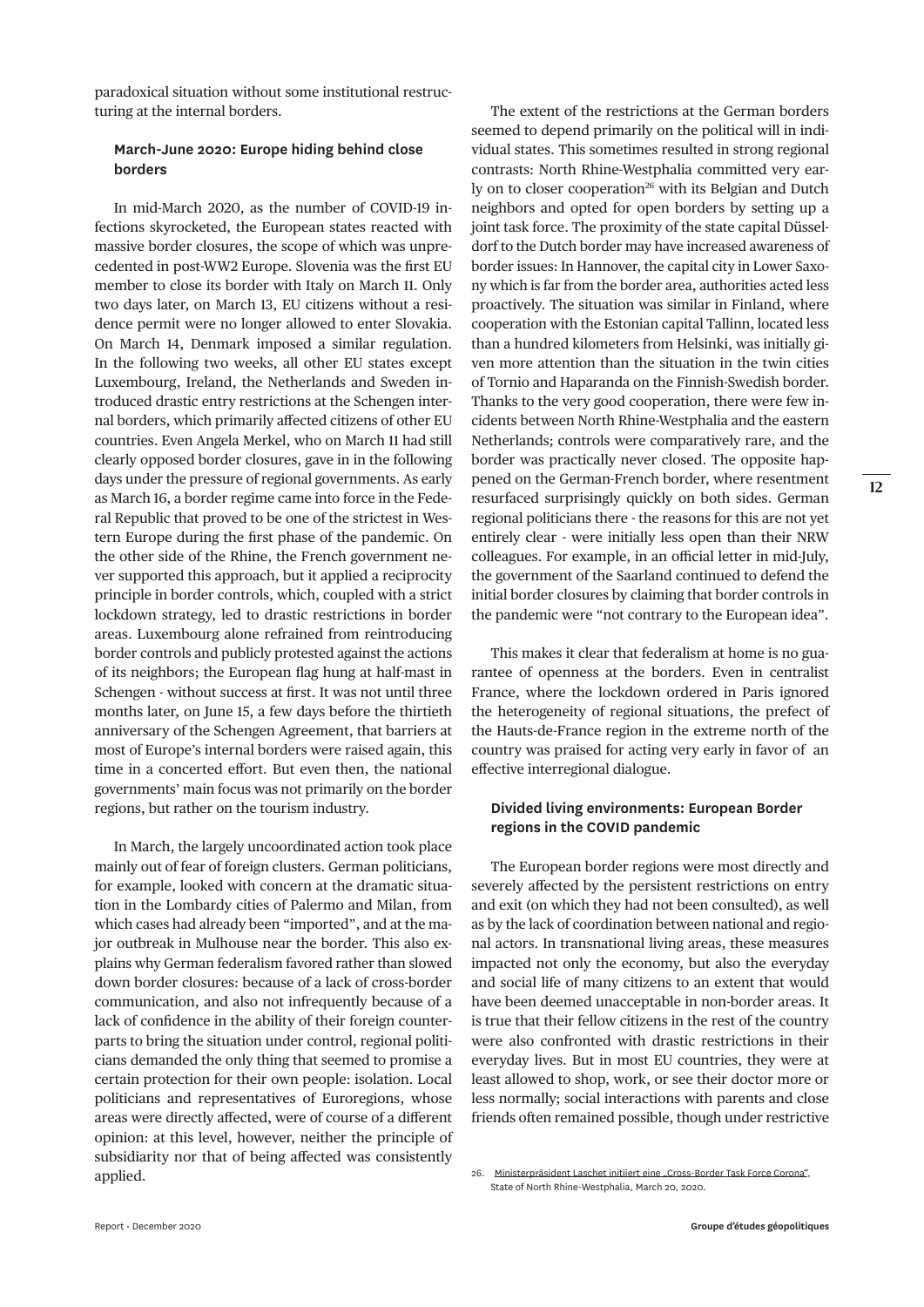conditions. The people in the border regions, on the other hand, experienced a complete upheaval in their everyday lives as a result of the "renationalization"27 of the border regions. After decades of almost complete disappearance of all national borders, the brutal division of everyday space appeared arbitrary and ruthless to many citizens. Individuals and organizations had to comply not only with one, but two, sometimes three different sets of rules at the same time, which were subject to abrupt changes of course. Restrictions which in less integrated areas mostly led to disrupted border and commuter traffic were experienced by many people in the most integrated living spaces, such as the region in and around Luxembourg with its approximately 250,000 cross-border commuters<sup>28</sup>, the Swedish-Finnish twin cities of Tornio/Haparanda or Tyrol, as a real shock. Images of divided cities, of closed roads and "friendship bridges"29 awaken painful memories in Europe, and caused outrage among many border crossers. It would be wrong, however, to regard them as only symbolically disturbing: For these pictures bear witness to months of alienating restrictions in the everyday life of many citizens whose basic rights were curtailed much more harshly than those of their fellow citizens living in other parts of the country, on the sole ground that part of their everyday life took place in another state. This trauma will remain. Its consequences for the future of the European idea in the border regions are still unclear, but the great uncertainty of recent months is already casting doubt on Europe in many areas. Anyone who had moved their life to the other side of the border and invested part of their assets there experienced the sudden closure of the border as a serious breach of trust. This precedent could deter the next generations of border citizens from following their example.

The economic consequences of this inconsiderate border management are manifold<sup>30</sup>. They not only hit classic "shopping tourism" stores or areas experiencing large price gaps. In fact, they destabilized all economic activities taking place in the immediate vicinity of the border. For example, farmers on both sides of the German-Danish border were forced to take very long detours to cultivate their fields on the other side of the border. Retailers and service providers located near border crossings that were

closed lost most of their income, while those working at crossings that remained open benefitted from the measures. The broader border population not only had to contend with an increase in the price of some products as a result of the sudden prohibition of border shopping, but also had to cope with increased travel and waiting times, difficulties in posting employees, long traffic jams at crossings, etc. In the first weeks following the border closure, even essential foreign workers such as medical personnel were prevented from going to work in some regions, for example at the German-Czech border. Some of them were asked to move their residence or to give up work. As a result, many workers from various sectors of the economy lost their jobs because their own national government refused to allow them to cross the border, not to mention seasonal and temporary workers who never arrived at their planned places of work. Many border commuters, for example on the French-Spanish border, were not entitled to short-time work. The problem of the cross-border home office, which is not provided for in the European treaties, has yet to be solved across the board.

On the social level, too, border closures led to critical situations for the border population. German patients living in Alsace who usually received treatment in Germany experienced serious difficulties whenever they needed to be transported across the border for medical reasons. French employees of German nurseries were no longer allowed to take their own children with them. Visits to doctors across the border, which are very common e.g. between Switzerland and Germany, were not allowed. Cross-border exchanges of students were brutally interrupted. One daughter was not allowed to say goodbye to her dying mother because the border regulations between East Belgium and Aachen did not allow it. Baby food from one country could no longer be given to a citizens' initiative from another. Unmarried partners were not entitled to family visits. This destabilized people and society in border areas considerably and fuelled insecurity, especially since the geographical distance remained small in most cases despite the impossibility of meeting.

Actors of cross-border cooperation were particularly worried to see how quickly nationalistic resentment was rekindled by border closures after years of peaceful coexistence. At first, it was primarily the anger over stricter border regimes that caused tension; with growing concern over the epidemiological situation and the risk of infection at the borders, citizens of the neighboring country - even those who were permanent residents - soon became suspicious. In German cities near the border, French people experienced insults and hostile behavior<sup>31</sup> in the streets, in stores and in the workplace. Foreign nursing staff in particular suffered from this tension. In western Czechia, during the Bavarian school vaca-

**13**

<sup>27.</sup> Regarding everyday life in border regions and the meaning of borders in the coronavirus pandemic, cf. WILLE Christian und KANESU Rebekka (Hrsg.), Bordering in Pandemic Times. Insights into the COVID-19 Lockdown. Borders in Perspective, Vol. 4, UniGR-Center for Border Studies, 2020.

<sup>28.</sup> Die Arbeitsmarktsituation in der Großregion, 11. Bericht der Interregionale Arbeitsmarktbeobachtungsstelle an den 16. Gipfel der Exekutiven der Großregion, January 2019.

<sup>29.</sup> Cf. WILLE Christian und WEBER Florian, Analyzing border geographies in times of COVID-19. In: Mein, Georg / Pause, Johannes (Eds.): Self and Society in the Corona Crisis. Perspectives from the Humanities and Social Sciences (The Ends of Humanities, Vol. 2). Esch-sur-Alzette, Melusina Press (online, preprint), 2020.

<sup>30.</sup> Regarding the economic and social consequences of the coronavirus pandemic in the French border regions, cf. La crise du covid-19 aux frontières : retours d'expérience du réseau de la MOT, Mission opérationnelle transfrontalière, June 2020.

<sup>31.</sup> [Grenzgänger berichten von Diskriminierungen](https://www.sr.de/sr/sr3/themen/panorama/corona_schutz_fuer_grenzgaenger_diskriminierungen_100.html), SR3, March 27, 2020.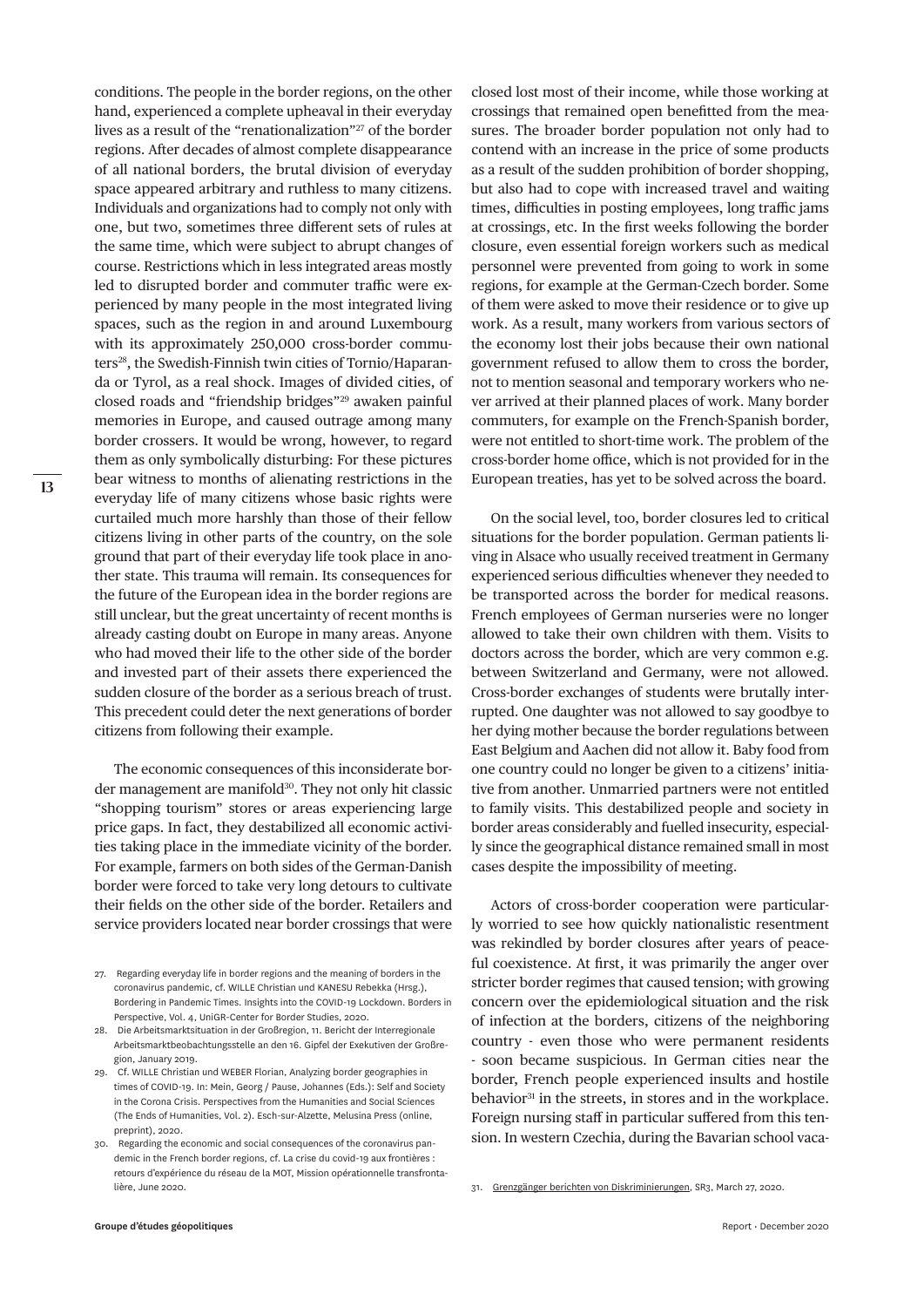tions, the mood was stirred up against Germans for fear of infection. It is manifest that border closures encouraged a logic of suspicion and mistrust. On the one hand, the citizens of neighboring countries were not infrequently portrayed as a latent threat to public health; on the other hand, domestic hotspots were not always consistently sealed off and politicians demonstratively appealed to solidarity with their own compatriots.

The first border closures provided exceptions for nationals - even for those who no longer lived in the country - but not for those inhabitants of the border area who happened to have the "wrong" passport. Closures were often accompanied by a quasi-martial rhetoric that overemphasized the unity of a Nation having to defend itself alone against the outside world. Parts of the population perceived this as confirming their own prejudices. At the same time, the severity with which neighboring states treated one's own fellow citizens aroused resentment among many border crossers, a trend which could only strengthen isolationist tendencies on both sides of the border. For example, the ban on shopping for French border commuters in Baden-Württemberg was met with incomprehension on both sides. On the other hand, areas where such tensions did not arise were often those where the border regime was more relaxed or coordinated, such as on the Swiss-French or German-Dutch border.

But intransigent centralism also fueled conflicts within various EU states: From Northern Finland to Corsica via Marseilles and South Tyrol, the impression dominated that national governments took no account of local circumstances and wanted to push their own, uncoordinated strategy through at all costs.

#### **The decisive contribution of Euroregions**

Various Euroregions responded to central governments' lack of consideration for the border situation by launching their own transregional coordination initiatives. Regional executives met in regular joint videoconferences<sup>32</sup> which were actively supported by the Euroregions. Crisis teams or task forces were set up, among others, on the German-Belgian, German-Dutch, German-French, French-Belgian, Austrian-Italian border and in the Grande Région around the Grand Duchy of Luxembourg. Where it was part of the regions' own competences, common modalities for the regulation of border traffic could thus be defined and adapted, and material, laboratories as well as beds could be shared transregionally whenever one of the regions would reach its capacity limits. Parliamentary representations in the Euroregions published joint resolutions calling for a rapid end to restrictions on entry and exit<sup>33</sup>. Parliamentarians

33. Die Großregion als europäisches Labor in der Corona-Pandemie: Gemeinsam aus der Krise kommen und die richtigen Lehren für die Zukunft ziehen, Reso-

also wrote to the national heads of state and government to draw their attention to the situation in border regions. Joint plans were drawn up to facilitate cooperation in the months following the "first wave" and to avoid further border closures as often as possible. Protests were voiced in many directly affected border communities<sup>34</sup>, in spite (or perhaps because) of the helplessness these communities felt in the face of central government decisions. Some mayors, especially in Luxembourg, mobilized against the border closures. Solidarity rallies and peaceful demonstrations took place all over Europe at the internal borders. In most cases, close coordination within existing transregional structures, followed by parallel lobbying on both sides of the border, proved to be the safest and most efficient strategy for achieving improvements. The diplomatic route via the embassies and foreign ministries, on the other hand, proved to be less successful. The feeling that the capital was not moving despite all efforts was bitter for border communities affected, especially since it was unclear to what extent this lack of reaction was due to a lack of time and personnel or to a lack of political will on the part of national governments.

Until this day, the dominant feeling in most border regions is that national politics has shown very limited understanding or interest in the special position of border regions. Border measures were adopted in the capitals without consideration of local conditions or practical challenges by governments that, after thirty to seventy years of open borders, were probably not fully aware of the consequences of such action. The enormous disadvantage this created for the border population was not a political issue at the time, and it is still not widely echoed in most national public spheres today. Federal states such as Belgium, Germany or Switzerland have a higher potential for adaptation, because representatives of (border) regions participate in the most important coordination committees: For example, the Belgian "Comité de concertation"35 also includes representatives of the German Community, who, due to the special geographical location of their region, play a pioneering role in border issues. In Switzerland, the Canton of Geneva maintains particularly close contacts with the neighboring French departments of Ain and Haute-Savoie, on the territory of which a large part of the Geneva metropolitan area (Genevois Français) is located. Since the end of the "extraordinary situation" in mid-June, the cantons have regained their sovereignty in health policy and, as members of various bodies, contribute to shape the federal corona strategy. In centralized states, on the other hand, no paradigm shift seems in sight. There, local and regional players have no other solution than to join forces and work on solutions

35. [Comité de concertation,](https://www.premier.be/fr/comite-de-concertation) Prime minister of the Kingdom of Belgium, consulted on October 29, 2020.

<sup>32.</sup> [S. z.B. Die Großregion - Gemeinsam gegen Corona](http://www.grossregion.net/Aktuelles/2020/Die-Grossregion-Gemeinsam-gegen-Corona), April 30, 2020.

lution des Interregionalen Parlamentierrates (IPR), 62. Plenum, 5. Juni 2020; Grenzüberschreitende Zusammenarbeit hinsichtlich der COVID-19-Pandemie, Board resolution of the Council of the Upper Rhine, April 24, 2020.

<sup>34.</sup> Cf. WILLE Christian und WEBER Florian, op. cit.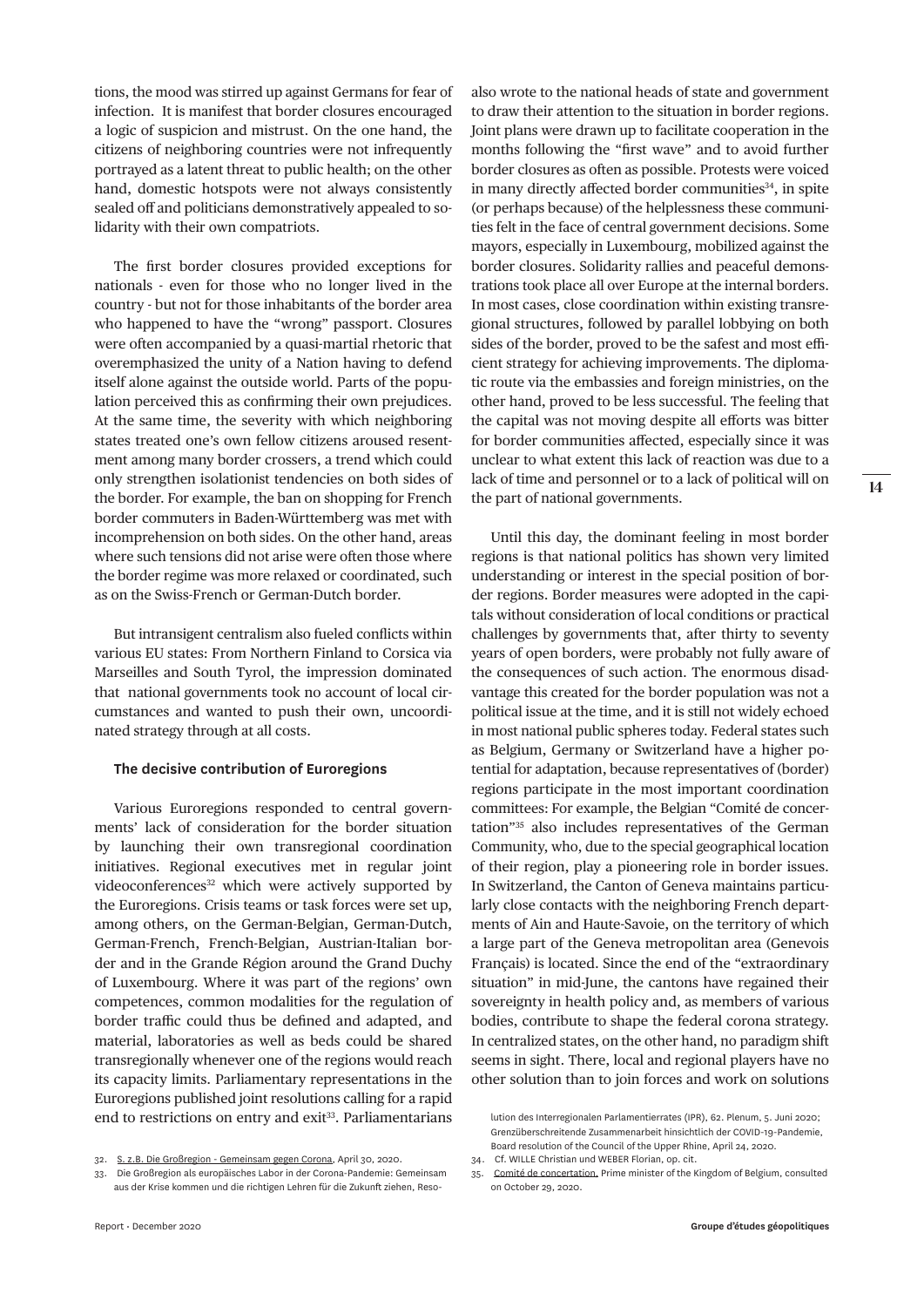on the ground within the bounds of their possibilities. But even this is not without danger. For example, the Italian government left it open whether it could challenge special regional laws, with potentially serious personal consequences for the regional politicians in charge. Similarly, the French government in Paris rejected all demands by the Corsican regional government, which is dominated by autonomists, for more autonomy in crisis management, including the idea of a "green pass" for tourists with compulsory testing. The regional government was only able to prevent the early reopening of schools by not sending the technical staff of the schools (for which it is directly responsible) to work.

On the planning and information level, the Euroregions have been able to make a strong and efficient contribution in recent months. This primarily concerns commuter advice and the establishment of central citizen information points or "border info points" (EDR), but also, for example, joint concepts for the regulation of winter tourism (Tyrol), extensive field studies on the situation in the border regions (Euskadi) or a separate aid fund (Pyrénées-Méditerranée). Thanks to their dense network of contacts and their longstanding mediation practice, Euroregions also acted as a link between the various institutional units, identifying the right contacts and providing them with linguistic and cultural support when needed. As an institution close to the citizens, they have collected, summarized and translated information from various authorities and made it available to the border population online or in the regional press. Where representatives of the Euroregions sat on coordination committees, they were also able to report difficulties, inconsistencies and grievances, and to ensure that the legitimate interests of citizens in the border areas were better taken into account. Occasionally the Euroregions were also consulted by national constitutional bodies. Depending on their statutes and structure, they could also act as spokespersons for border communities in inter-institutional exchanges, which had organized themselves into task forces. At the level of the Association of European Border Regions (AEBR), exchanges of experience on this topic have already been organized.

Where possible, careful cross-border contingency planning should create more security and remove the incentive for central governments to resort to radical measures such as border closures. If nation states have so far failed with their crisis management in border regions, regional and transregional institutions should see this as an opportunity to gain their own legitimacy in future crises through independent planning and coordination initiatives. This is in the interest of their populations and is in line with the logic of a lived subsidiarity which would be functionally developed at the level of the living areas. Integrated crisis concepts that regard these areas as basic units could later be sanctioned by international treaties and thus serve as legal safeguards against unilateral national moves. However, this first requires solid and well-coordinated concepts that can count on the support of a broad majority on the ground. This could become a new priority for cross-border cooperation in Europe.

### **Will the second wave be different? (June-November 2020)**

Since the spring of 2020, European capitals have partially reconsidered their positions in light of their own crisis experiences. For example, at the end of September 2020, the head of the German Chancellery<sup>36</sup>, Helge Braun, admitted that they had "not had good experiences with border closures". Already in July, the Prime Ministers of Rhineland-Palatinate and Saarland made it clear<sup>37</sup> that they no longer considered such measures to be appropriate. After a meeting in Bern, the Swiss Federal President Simonetta Sommaruga and the Austrian Federal Chancellor Sebastian Kurz spoke out against renewed border closures in the event of a "second wave".

Even if massive border closures are no longer on the table as of November 2020, it is still to be feared that the general quarantine obligation that applies throughout Europe to returnees from various major European regions will durably complicate the situation in border areas. Where there are no exceptions for border population or for short stays, the quarantine obligation is even tantamount to a "hard" border closure, as experienced by Europe in the spring of this year. For example, at the beginning of October 2020, the German Robert Koch Institute declared the whole of Belgium a risk area, although in the eastern border cantons, where these measures restrict everyday mobility the most, the number of cases was relatively low. Since the spring of this year, the Swedish-Finnish border has been completely free of controls for just one week (in August). In contrast, the Swiss Confederation adopted a flexible system: the Federal Council has so far not included any border regions in its quarantine list, even if the numbers in these regions are above the defined risk thresholds. However, this attitude of Swiss authorities is an exception in Europe, which should be understood in the light of the successful lobbying of border cantons, but also of the considerable economic and social relevance of commuting for the country. As a result, Switzerland, a non-EU country, acknowledges the societal, economic and social reality of shared living areas much more consistently and unbureaucratically than most EU members. In most other European states, however, quarantine measures for entire regions or countries continue to be adopted in a relatively undifferentiated manner, with no particular respect for transna-

<sup>36.</sup> WELZ Franka, "[Überlegen, ob Reisen im Winter sein muss](https://www.tagesschau.de/inland/corona-vorbereitungen-deutschland-101.html)", Tagesschau, September 22, 2020.

<sup>37.</sup> [Dreyer und Hans wollen keine Grenzschließung zu Luxemburg](https://www.sueddeutsche.de/gesundheit/gesundheit-saarbruecken-dreyer-und-hans-wollen-keine-grenzschliessung-zu-luxemburg-dpa.urn-newsml-dpa-com-20090101-200714-99-789810), Süddeutsche Zeitung/DPA, July 14, 2020.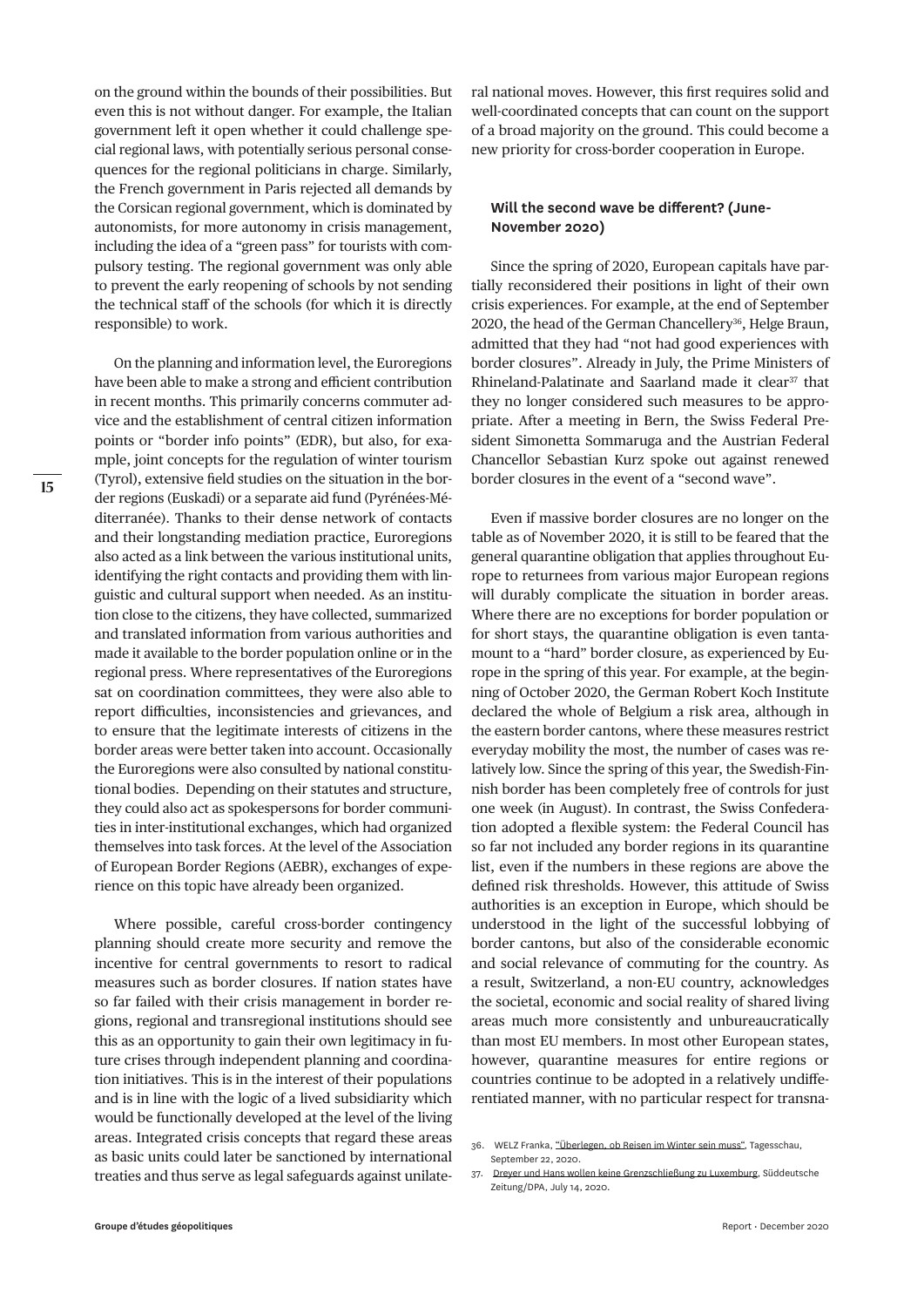tional areas. The situation is changing from one day to another, which increases the organizational complexity of cross-border project planning even further. Moreover, it cannot be excluded that national reflexes would reassert themselves in the event of a renewed rapid increase in the number of infections or the emergence of large hotspots in neighboring countries. As long as (possibly cross-border) living areas are not considered the primary level for epidemiological activity analysis and no joint crisis management concepts are available, this cannot be ruled out. In mid-October, for example, Bavaria's Interior Minister Herrmann considered the possibility to reintroduce border controls if epidemiological situations abroad were to deteriorate drastically<sup>38</sup>, while Markus Söder advocated a transfer of competence to the federal government in the area of disease control. Even the French Secretary of State for European Affairs, Clément Beaune, who in July clearly spoke out against border closures, did not want to rule them out as a tool of "last resort"39.

As a result of this crisis, local and regional actors have been able to establish new cross-border contacts and deepen old ones. After the shock of the border closures in spring, the relevance of borderless exchange and joint crisis management has become blatant in the affected areas. They have shown the sense of the political project of Europe, but also the enormous gap between the ideal image and contemporary reality. They have highlighted the existence of a multitude of trans- and post-national areas of life and have brought to life a drama of arbitrariness and division, which has unfortunately been reported on too seldom.

#### **The confidence crisis**

The German Chancellor recently described the political response to the coronavirus pandemic as a "democratic challenge"40. This is particularly true with regard to the serious encroachments on basic civil liberties that most EU countries have decided to take to combat the pandemic. In emergency situations, maintaining the balance between proportionality and efficiency is a challenge for governments at all levels.

Another fundamental difficulty concerns the acceptance of the measures among citizens. A lack of trust in governments leads to a loss of both efficiency and democratic legitimacy; even where such a lack of legitimacy has no immediate legal consequences, it poses a serious threat to social cohesion in the long term. Regional and local decision-making levels that are in direct contact with the reality on the ground and with citizens can in most instances be considered more efficient than the central state at assessing the situation. For Germany, Forsa found that trust towards all political levels has increased with the Corona crisis<sup>41</sup>; the highest approval ratings continue to be given to state and local government, with larger municipalities - where the distance between representatives and voters is apparently the greatest - performing worse on average than smaller ones.

According to the last Eurobarometer of December 201942, before the pandemic, only 34% of EU citizens trusted their national governments and parliaments, while 53% trusted their regional or local authorities. In Germany, Corona is said to have done little to change the structural satisfaction bonus of the state executives compared to the federal government. Despite huge fluctuations in absolute approval ratings, in all 27 EU countries more trust is placed in regional and local authorities than in central government. Contrary to the widespread model of an emergency law enacted by the central government, this higher level of trust argues for a strengthening of the role of the lower political levels in times of crisis.

This strengthening of the regional and local levels would be all the more beneficial to those states in which the corona-related increase in approval for central government is drowned out by a long-lasting, deep crisis of confidence. In a six-country study<sup>43</sup>, think tank More in Common found that there are considerable interstate differences in the satisfaction of citizens with the actions of their national governments in the corona crisis: while in Poland and France a majority (54% to 60%) of respondents described government action as "undemocratic", "incompetent" and "unfair", 60% to 72% of Germans and Dutch consider crisis management in their countries to be "democratic", "competent" and "fair". Countries where confidence in the central government was particularly weak before the pandemic (24% in France, 35% in Poland) are, as expected, also those where citizens are least satisfied with crisis management. In these countries, trust in regional and local authorities is often significantly higher (60% in France, 53% in Poland), which gives these levels a legitimacy that the central government lacks even in times of crisis.

### **III. Crisis-proof subsidiarity: an alternative transnational model for Europe**

### **Subsidiarity in Europe: a legal reality and a normative principle**

In the words of the President of the European Com-

- 41. GÜLLNER Manfred, [Deutsche vertrauen Kommunen und ihren Institutionen,](https://kommunal.de/forsa-corona-kommunen) Kommunal, June 2, 2020.
- 42. Public opinion in the European Union, Standard Eurobarometer 92, Europäische Kommission, Dec. 2019.
- 43. KRAUSE Laura-Kristine et al., Vertrauen, Demokratie, Zusammenhalt: wie unterschiedlich Menschen in Deutschland die Corona-Pandemie erleben, More in Common e.V., 2020.

<sup>38.</sup> [Söder: Corona-App ein "zahnloser Tiger](https://www.zdf.de/nachrichten/politik/coronavirus-soeder-corona-app-update-100.html)", ZDF, October 2020, 2020.

<sup>39.</sup> [Clément Beaune : "Les mesures de fermeture des frontières sont à éviter](https://www.franceinter.fr/emissions/l-invite-de-8h20-le-grand-entretien/l-invite-de-8h20-le-grand-entretien-29-juillet-2020) 

[autant que possible en Europe"](https://www.franceinter.fr/emissions/l-invite-de-8h20-le-grand-entretien/l-invite-de-8h20-le-grand-entretien-29-juillet-2020), France Inter, July 29, 2020. 40. [Pressekonferenz von Bundeskanzlerin Merkel am 28. August 2020.](https://www.bundeskanzlerin.de/bkin-de/aktuelles/pressekonferenz-von-bundeskanzlerin-merkel-am-28-august-2020-1781008)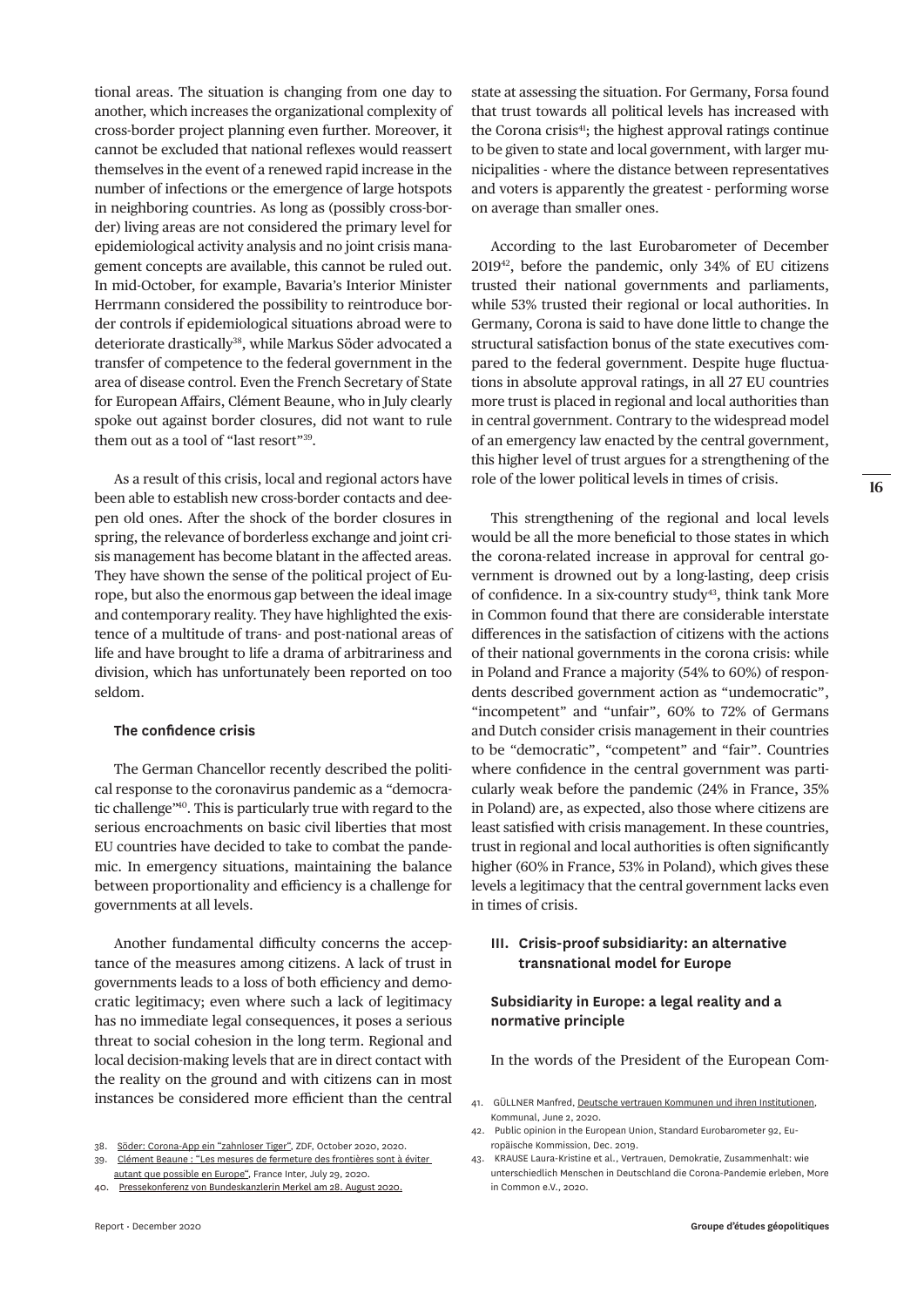mission Jacques Santer in his address to the European Parliament of May 1998, the principle of subsidiarity enshrined in European law since Maastricht would make it possible "to act less in order to act better"44. This phrase emphasizes the efficiency gains allowed by subsidiarity. Perceived as a safeguard against ever-deepening European integration, Article 5 TEU underlines the secondary character of European policy-making in relation to national policy-making. In 2007, the Lisbon Treaty established it as one of the fundamental principles of the Union, following the example of the principles of proportionality and attribution, to which it is closely linked.

Thus, in accordance with the principle of proximity, set out in Article 10 TEU, the principle of subsidiarity aims to bring citizens as close as possible to decision-making. It applies only to shared competences, i.e. those for which both the European Union and member states have the power to legislate. The main objective of subsidiarity is to grant the highest degree of independence to the lower institutions from the higher institutions, in this case the national parliaments from the European Parliament. This proximity is said to generate a gain in efficiency. However, the articulation of European subsidiarity around national and European levels alone, in contrast to a multiscalar "German-style" model of subsidiarity, considerably diminishes its effect. Far from the promised ideal of proximity, adaptability and efficiency, the principle of subsidiarity as enshrined in the treaties merely arbitrates between two possible levels, the national and the European, neither of which is adequate to manage a multiscalar crisis such as that of COVID-19.

Revising our principle of subsidiarity at the European level to put public policies in place that are better adapted to daily realities and territorial specificities therefore appears indispensable. To this end, taking a greater interest in the Union's regional policy is an interesting avenue. Regional policy, whose budget is the second largest of all EU programs, and which acts via specific action funds (CF, ERDF, etc.), is one of its main levers for concrete action. Between 2008 and 2011, the European Commission's 2017 report<sup>45</sup> states that more than one million jobs have been directly created thanks to the cohesion policy. Similarly, many European citizens have benefited from it, particularly in the areas of health, wastewater treatment and protection in the event of natural disasters.

This mode of operation could inspire a new way of looking at the principle of subsidiarity, making the Union the guarantor of its application not only vis-à-vis the member states, but also within the States themselves, with particular attention paid to the regional level. Once

the boundaries of its application have been redefined, it could become a genuine principle of general policy. But rather than creating a new notion of subsidiarity, we need to return to its initial definition. For before being a binding legal norm, subsidiarity is above all a normative political concept. In his Politica methodice digesta (1603), Althaus, a Calvinist philosopher and syndicus of the citystate of Emden, proposed a political regime based on a pyramid of increasingly large human groups, proceeding by ascending delegation. Convinced that the citizens of a city or province benefit from allying themselves with those of neighboring cities or provinces to guarantee their prosperity and security, he defends the idea that a human group always needs the superior group. However, the help of the superior group should in no way substitute for all the activities of the first group, but only make up for its shortcomings with its agreement.

Finally, in a context of mistrust of the Union, but also of many national governments, reviewing our approach to the principle of subsidiarity would further legitimize the policies undertaken at all levels. In a truly subsidiary political system, the greater proximity of citizens to decision-making centers increases the acceptability of the measures taken; at the same time, its adaptability to territorial realities favors a better proportionality of political action.

#### **Towards territorialized, decentralized and transborder crisis management**

In the context of a health crisis, an essential challenge consists in identifying the most relevant territory on which restrictive measures (mandatory protective measures, quarantine or traffic restrictions) should be put in place; these measures should enable governments to contain the spread of the pathogen while preserving fundamental freedoms as much as possible. However, in a fully integrated transnational living area, such as the Lake Geneva region or Luxembourg, restrictions that take national borders as a reference point and apply indiscriminately to residents of each of the states concerned, regardless of their residence in the living area itself, cannot fulfil either of these two functions.

Indeed, if it is now widely accepted that the COVID-19 epidemic has spread in Europe along the main international transport routes<sup>46</sup>, particularly by air, it seems questionable whether closing borders within a highly integrated living area could be a sufficiently effective measure to justify the extremely high cost it imposes on the local population. In the absence of traffic restrictions, the spread of the disease within such a living area can indeed be considered relatively homogeneous, due to the

<sup>44.</sup> SANTER Jacques, Perspectives pour le Conseil européen de Cardiff: des idées pour l'avenir, European Parliament, May 27, 1998.

<sup>45.</sup> My region, My Europe, Our future: The seventh report on economic, social and territorial cohesion, European Commission, October 9, 2017.

<sup>46.</sup> LINKA Kevin et al., Outbreak dynamics of COVID-19 in Europe and the effect of travel restrictions, Computer Methods in Biomechanics and Biomedical Engineering, 23:11, 2020, p. 710-717.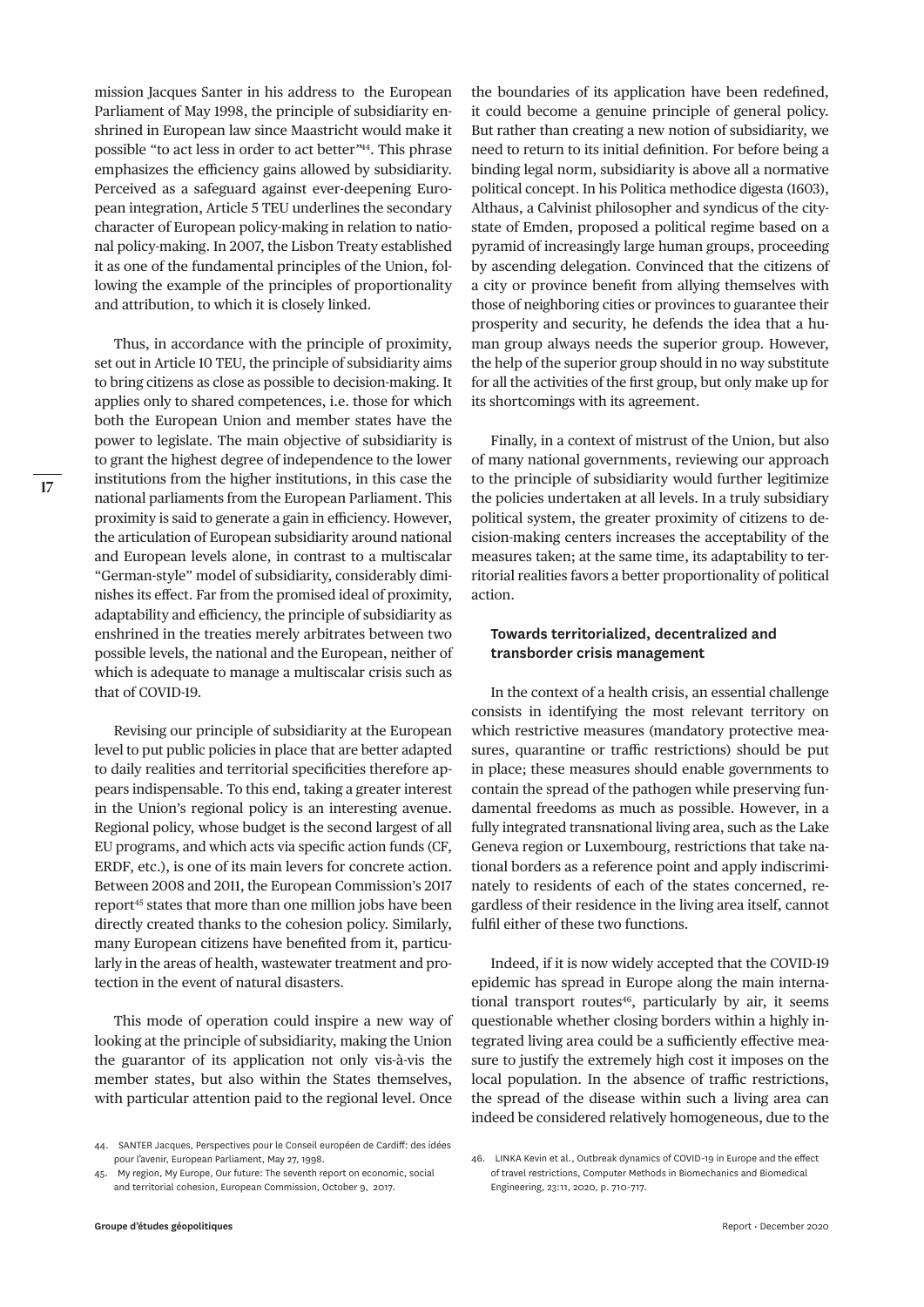permanent contacts between different zones. However, the logic of government-imposed movement restrictions (border closures or quarantines) is to isolate areas of high epidemic activity from areas of much lower epidemic activity in order to prevent the spread of the virus. Since this condition is not met within a constituted living area, whether transnational or not, the relevance of such a measure appears uncertain. Furthermore, in the case where one of the territories is already subject to containment measures (for example at the French-German border in March 2020), introducing border controls has only an extremely minor effect on movement, since movement within one of the two zones is already largely constrained. The closure of the borders in this case causes major economic and social damage and maintains distrust between communities, even though its effect is nil or negligible in epidemiological terms.

While it may be justified to isolate one infectious area from the others, introducing divisions within an already fully integrated space is of questionable utility, and leads to considerable restrictions in the daily life of the population. For example, 40% of Thionville's inhabitants cross the Franco-Luxembourg border every day on their way to work. In order to be fully effective and legitimate, restrictive measures must therefore be deployed at the level of living areas.

The management of a health crisis, in order to be effective, must therefore be subsidiary and transnational. In certain specific contexts, subsidiary and transnational management tools have already been developed. This is particularly the case for river basin districts whose delimitation follows the natural geography of the basins. Almost half of them (for example, those of the Rhine, Meuse or Danube) are transnational<sup>47</sup>. Adopted in 2000, the European Water Framework Directive (WFD) obliges member states to draw up joint management plans for river basin districts. It therefore emphasizes the need to manage these territories on the most appropriate scale without taking into account national boundaries.

Following a similar approach, the rehabilitation project of the Fessenheim nuclear power plant, whose dismantling was completed in June 2020, associates economic players, associations, local authorities and public services on both sides of the Rhine<sup>48</sup>. The Franco-German project aims to make this bi-national territory a European example of economic and energy conversion. The project is led by a Franco-German semi-public company whose largest shareholder is the Grand Est Region<sup>49</sup>, making it a

fully-fledged transnational and regional program. Interregional cooperation also exists in the environmental field, such as Interreg TransfAir on the French-Belgian border.

During the Covid-19 crisis, the closure of the majority of the internal borders of the Schengen area, by decision of its member states, made it impossible to create such common decision-making areas. Faced with the empirical need to set up cross-border crisis management, however, local and regional initiatives have emerged. Thus, under the aegis of the ORCA (Organization and Coordination of Relief in the Event of Major Accidents or Disasters), a Swiss organization, the Greater Geneva agglomeration organized meetings to which representatives of the prefectures of Ain and Haute-Savoie as well as representatives of the cantons of Geneva and Vaud were invited. The purpose of these meetings was to attempt to harmonize health, safety and economic measures throughout the cross-border territory<sup>50</sup>. While Greater Geneva attempted to organize itself spontaneously, many cross-border regions had neither the structures nor the means to do so.

In view of the preceding observations, it seems obvious that crisis management must be thought of in a flexible, territorial and cross-border manner. In order to best respond to the situations encountered, regions, local authorities and local actors need to engage in close cooperation and adapt their policies to the specificities of their territories.

## **From the municipal to the continental level: a multiscalar approach**

In view of these elements, the need to manage crises in a territorialized, flexible and cross-border manner seems obvious. The role of the European Union, member states, regions and municipalities must be reconsidered, both in political terms and with regards to the distribution of executive powers, so that they can organize crisis management from below.

In a multiscalar crisis, the distribution of competences between the local, national and supranational levels must be based on the model of effective, rather than symbolic, subsidiarity. The effectiveness of public policies as a whole is at stake - given that centralism is accompanied by very high coordination costs while presenting risks of significant loss of information - as well as their proportionality and their concrete adaptation to local realities, which are essential to ensure their democratic legitimacy. The observation of the German subsidiarity model provides a certain number of keys to thinking about this new transnational organization. One of its main lessons is that the higher echelons benefit from seeing their role as one of

<sup>47.</sup> [La Directive-cadre européenne sur l'eau](https://ec.europa.eu/environment/pubs/pdf/factsheets/wfd/fr.pdf), European Commission, 2014 et

Report from the Commission to the European Parliament and the Council on the implementation of the Water Framework Directive (2000/60/EC) and the

Floods Directive (2007/60/EC), European Commission, February 26, 2019. [Avancement du projet de territoire de Fessenheim](https://www.ecologie.gouv.fr/sites/default/files/20190926_dp_avancement_fessenheim.pdf). Ministère de la transition

écologique et solidaire, dossier de presse, September 26, 2019.

<sup>49.</sup> [Une société mixte franco-allemande va piloter la reconversion du territoire](https://www.lefigaro.fr/flash-eco/une-societe-mixte-franco-allemande-va-piloter-la-reconversion-du-territoire-autour-de-fessenheim-20200117) 

[autour de Fessenheim,](https://www.lefigaro.fr/flash-eco/une-societe-mixte-franco-allemande-va-piloter-la-reconversion-du-territoire-autour-de-fessenheim-20200117) Le Figaro/AFP, Janvier 17, 2020. 50. See the [Grand Genève webpage](https://www.grand-geneve.org/), accessed October 29, 2020.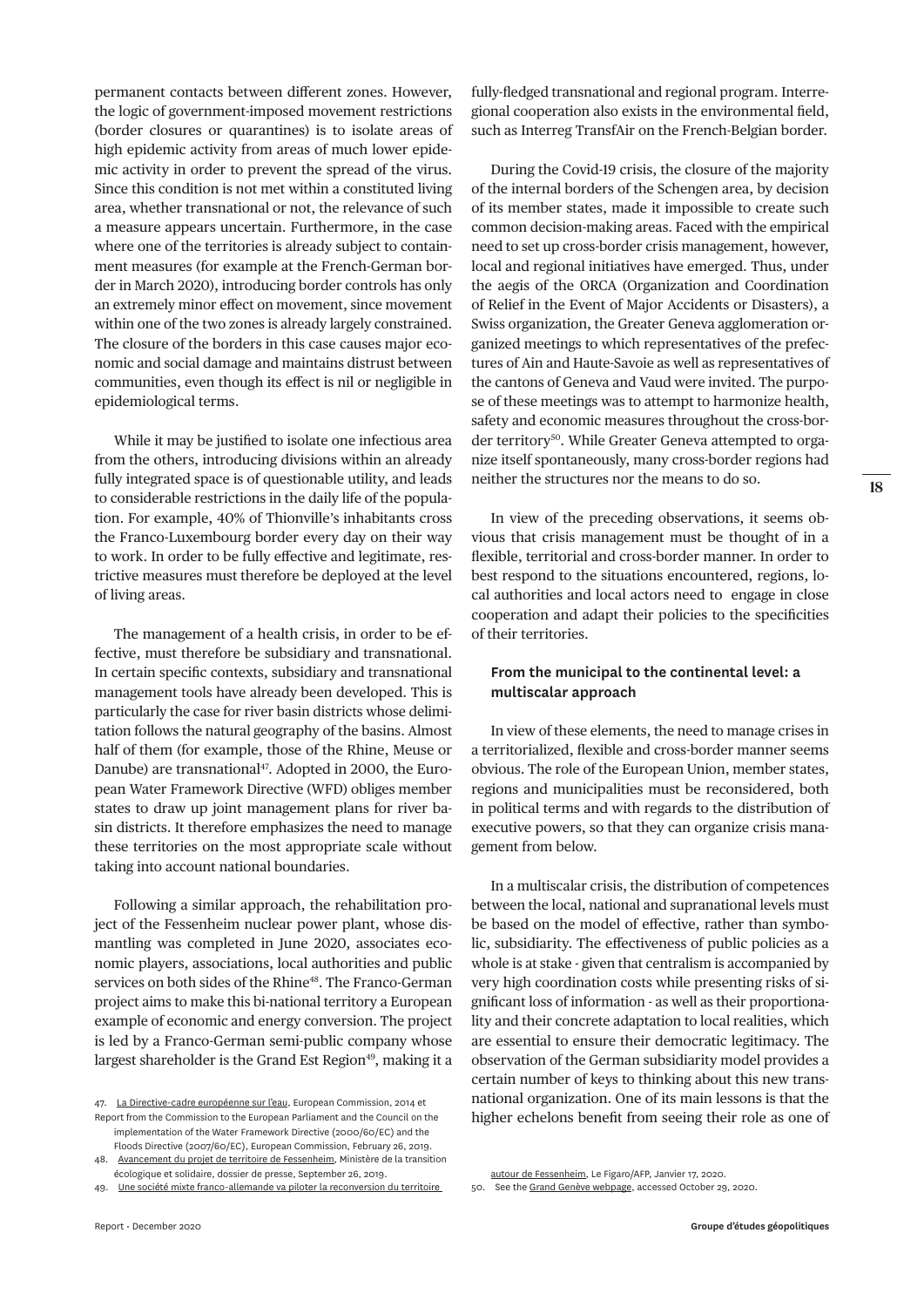active coordination and normative framework rather than as that of an executive body. Transposed to the European context, it would be a matter of the Union and the States coordinating the actions of the regions, while leaving them greater freedom in the execution of the measures provided for by the legislator. While it seems unrealistic, in view of the heterogeneity of practices, to call for a full delegation of crisis management powers to the regional and local levels, the progressive implementation of territorialized crisis plans, adopted in consultation with the competent national authorities and under the impetus of local elected officials, would make it possible to limit the need for "vertical" decision-making and to protect certain delegations of powers from the outset.

The coordinating role of the Union and its member states is also essential with regard to the institutionalization of transnational crisis planning in border regions. Indeed, these regions, whose role is particularly fundamental in the "Blue Banana" region, constitute unified economic groupings and living areas that are extremely negatively affected by border closures. In areas where the border seemed to have been permanently erased, the brutal division of living areas constitutes, for the population, a form of social and economic arbitrariness that would have been considered unacceptable in any internal territory. In order to avoid the repetition of such a situation, it therefore seems indispensable to put decision-making structures and (trans)regional agreements in place that take into account the particularities of regions that cannot function within a single national framework. This logic is a natural extension of the approach adopted since the 1960s with the creation of cross-border cooperation areas independent of the Union, known as Euroregions<sup>51</sup>, such as the Regio Basiliensis (1963, DE-FR-CH) or the Meuse-Rhine region (1976, BE-DE-NL)<sup>52</sup>. The Association of European Border Regions enumerates more than a hundred of such cooperation projects<sup>53</sup>. However, most of these Euroregions are still built on a vision of cross-border cooperation that focuses on medium- and long-term multilateral projects, and does not allow for a common organization in the face of emergency situations. In emergency situations, this exclusively long-term view of cross-border cooperation leads regional actors to prioritize internal crisis management over transregional cooperation. However, this alternative between dealing with urgent issues and taking cross-border problems into account is only apparent, because the emergency, which is established on the scale of the living area - a fortiori of a living area that has been brutally cut in two - is also cross-border. It is therefore important to imagine an operational vision

51. WASSENBERG Birte et al., La coopération territoriale en Europe - Une perspective historique, Office des publications de l'Union, 2015.

53. HERMAND Marie-Hélène, La fabrique discursive des eurorégions : créer un environnement spatial par l'incitation, L'Espace géographique, tome 45(2), 97-111.

of cross-border cooperation that can be envisioned in the form of strengthened and institutionalized coordination of the various regional actors in the event of a crisis. Where the structures and scales of action - those of the living areas - are clearly identified, the experience of the COVID-19 epidemic calls for a deepening and formalization of cooperation within current bodies rather than a total overhaul of existing structures.

In border regions, the management of the pandemic by national governments has fed concerns about the future of the European idea, and has highlighted the imbalances and inconsistencies of an often excessive centralism. At the same time, the experience of the "first wave", revealing the importance and complexity of transnational living areas, constitutes a unique opportunity for the regional and Euroregional levels to highlight the relevance of their action and the need for territorialized crisis management. As the "laboratories" of everyday Europe, border regions will play a key role in the debates that will open up in the aftermath of the pandemic. The following proposals are intended to encourage local communities, regions and States to seize this historic opportunity.

<sup>52.</sup> [Site internet de la Conférence franco-germano-suisse du Rhin supérieur](https://www.conference-rhin-sup.org/fr/la-conference-du-rhin-superieur/les-debuts.html), accessed October 29, 2020.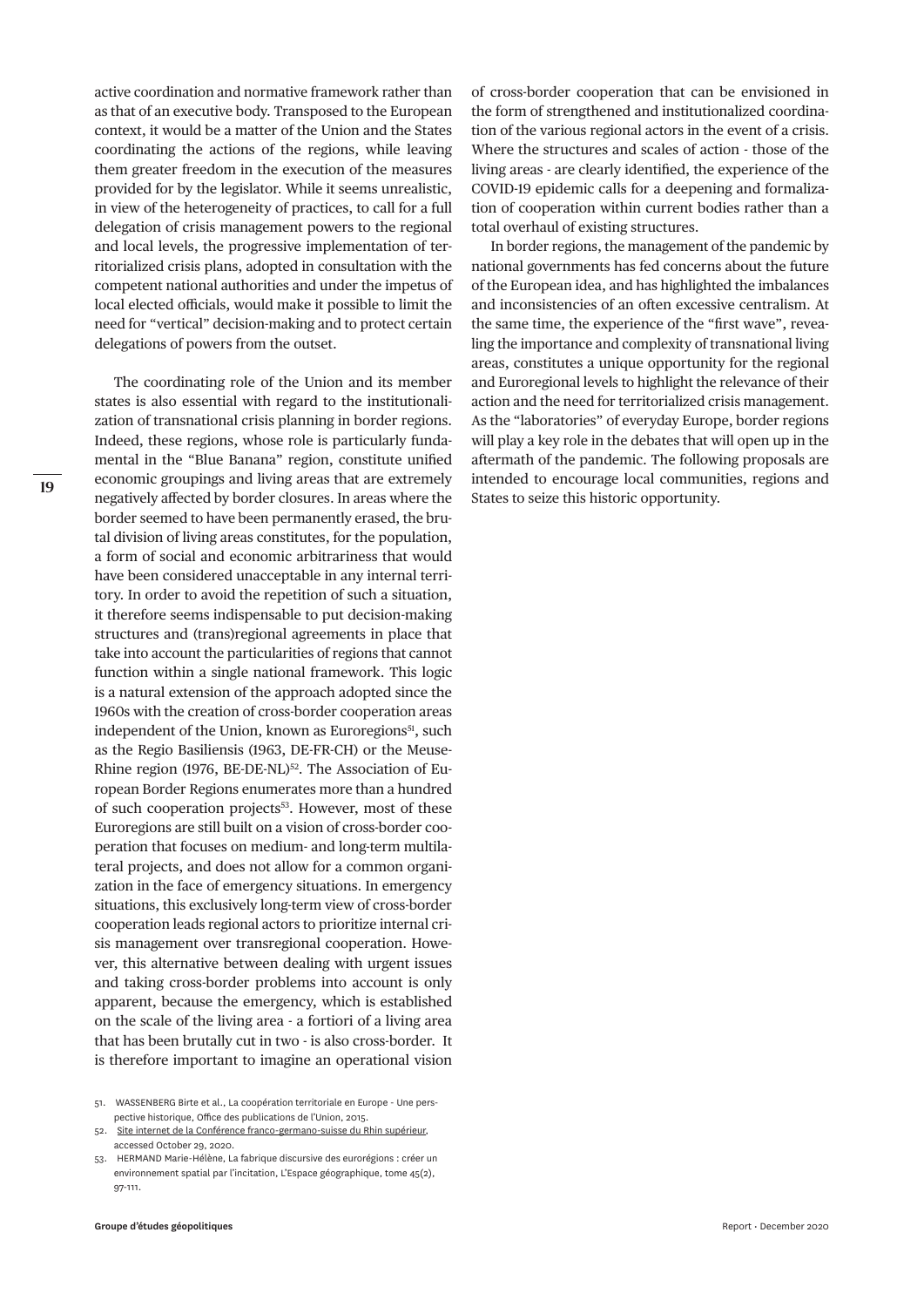## Our policy proposals

#### **1. Adopting a European charter expressing the need for a subsidiary approach in crisis management**

Through a European charter reaffirming the importance of subsidiarity and of taking into account the regional level in emergency situations, a strong signal will be sent out in favor of a flexible, territorialized and proportional approach to crises, and in particular to health crises.

Although non-binding, the adoption of such a charter would mark a major political step forward by enhancing the decision-making power of regional bodies, while allowing non-national actors to unite around a common platform. Taking into account cross-border regions and the difficulties associated with centralism would thus be greatly facilitated, and the European debate on these issues would be strengthened.

Institutions responsible for cross-border and regional cooperation such as the Association of European Border Regions (AEBR) could initiate the elaboration of this charter and encourage the different national and regional bodies as well as cross-border organisations to sign it. In particular, this charter would encourage local initiatives to be taken upstream (territorialized crisis plans, consultation bodies) to prevent the implementation of state actions that are unsuited to heterogeneous regional realities. It would also promote the formation of interregional operational coordination platforms based on the model of the German Conference of Minister-Presidents. In the long term, this "coalition from below" could facilitate the adoption of ad hoc treaties, such as the bilateral treaty of Aachen concerning the rehabilitation of the Fessenheim site.

Moreover, the Union, while supporting this approach, should make a concrete commitment through appropriate bodies to increase regional and local autonomy and thus create a counterweight to the centralizing tendencies of certain member states. If, since the first Interreg (1989), the Union has considerably strengthened its cohesion policy, which is above all an economic and social development policy (ERDF, Cohesion Fund), it is now a matter of intensifying these efforts towards a better political consideration of the regional and Euroregional scale, especially in the event of crisis. The European Committee of the Regions (CoR) is already working in this direction<sup>54</sup>. It would therefore be appropriate to provide it with additional resources so that it can fully fulfil its mission.

#### **2. Identifying and organizing the living areas to allow for a subsidiary, transparent and democratic management of crises and flows**

Thanks to systematic studies of the daily flows of people in all European regions - and particularly in border areas - existing living areas will be identified according to objective criteria. These living areas will serve as a basic unit for crisis management, allowing the scale of deliberation and the scale at which measures are deployed to coincide (all-affected principle)<sup>55</sup>.

Existing administrative units are particularly ill-suited for analyzing epidemic dynamics and implementing targeted, effective and proportionate measures. Cross-border living areas are inevitably cut into two or even three distinct parts by the regional or sub-regional levels employed, whereas very remote living areas (e.g. the Strasbourg conurbation and the Reims conurbation for the Grand-Est region) are grouped together in vast administrative entities with no relevance in terms of flows. However, it is only by taking into account the scale of real social relations that a truly objective and subsidiary approach to these issues can be developed. Datasets measuring the interconnection between different geographical areas in

<sup>54.</sup> [Website of the European Committee of the Regions](https://cor.europa.eu/fr/our-work/Pages/cor-priorities.aspx) (CoR), accessed November 3, 2020.

<sup>55.</sup> NÄSSTRÖM Sofia, The Challenge of the All-Affected Principle, Political Studies vol. 59, 2011, p. 116-134.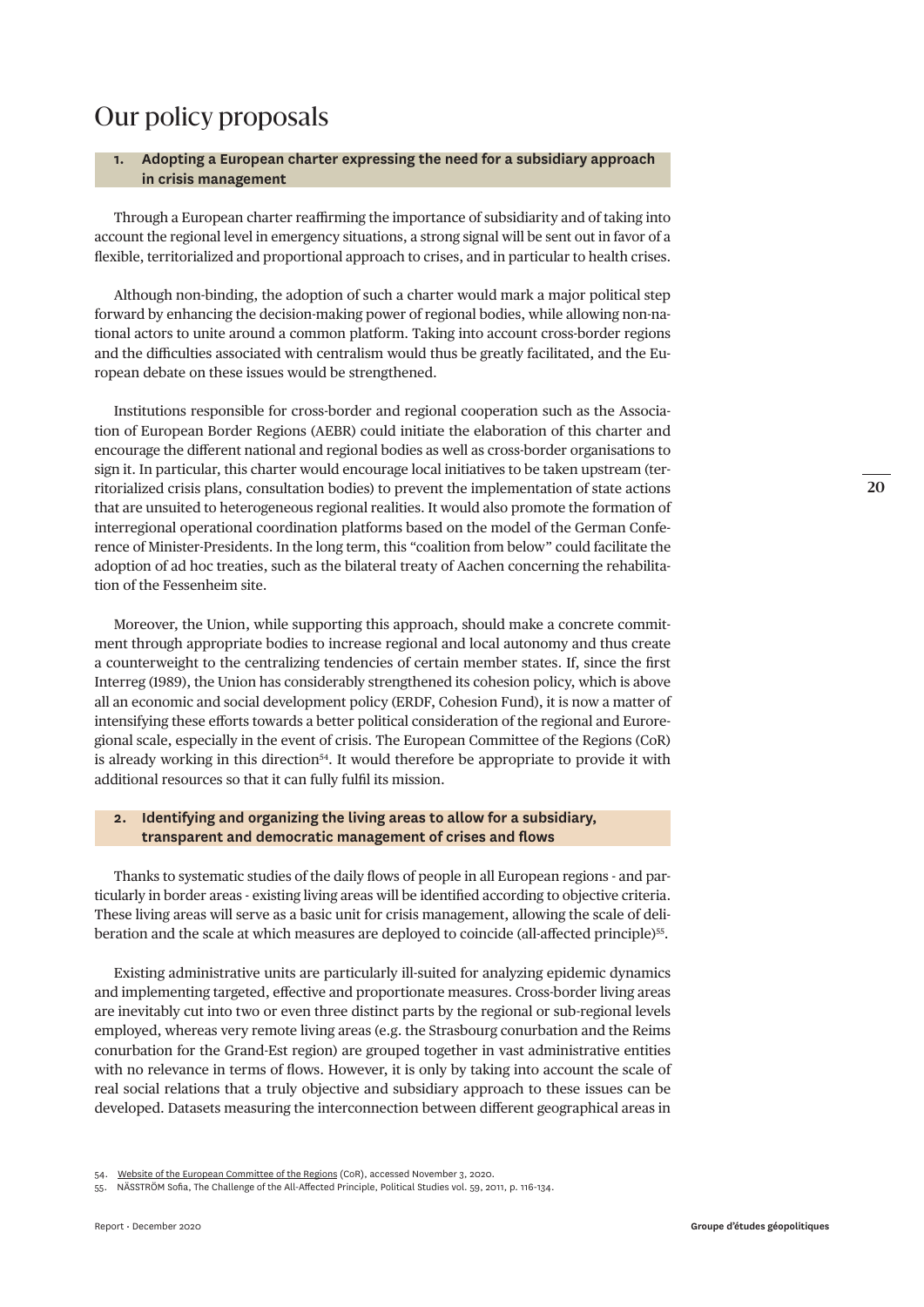the context of everyday travel already exist for several countries<sup>56</sup>. A detailed study of these data would make it possible to establish an objective mapping of living territories, according to precise quantitative criteria. Crisis management plans, not limited to health issues, could then be deployed at the scale of these territories.

Risk analysis and the response of authorities (mandatory quarantine measures, activity restrictions, telecommuting) would then be implemented on the same scale. In this way, coherent cross-border or transregional territories would form, seen from the outside, a single entity (notably as a "risk zone") which would no longer be distributed, as it is today, among several administrative areas. These territories would be invited to equip themselves with common crisis planning and management tools to organize their local response, while at the same time being guaranteed non-discriminatory and unified treatment in the event of a crisis. Any measures to isolate a targeted geographic area should take place at the borders of these territories, in order to limit the consequences of restrictions on the daily lives of the population while ensuring better proportionality of public action. Beyond health issues alone, a systematic identification of these territories would make it possible to become aware of the real boundaries of social groups and to take them into account, e.g. in the form of citizen consultations or through gradual institutionalization of living areas.

#### **3. Giving cross-border territories a central place in the management of Europe's internal borders**

The Euroregions, having adopted the status of European Groupings for Territorial Cooperation (EGTC), will be involved in all government policies that have an impact on the free crossing of borders in their infectious area, through an advisory opinion or assent, or even a partially or totally delegated management of this sovereign competence.

Today, many cross-border living areas are structured and institutionalized within the framework of Euroregions. These organizations between territorial authorities on either side of borders are based on various statutes (public establishment, institution resulting from an international treaty, or even private law association) whereas the status of EGTC is offered to them by European Union law. This status is governed by Regulation (EC) No 1082/2006 of 5 July 2006, as part of the European cohesion policy. However, its only purpose is to provide a single legal framework for all groupings voluntarily formed by the public authorities concerned. Drawing inspiration from the Water Framework Directive (2000/60/EC), which makes it mandatory to set up river basin districts resulting from water basins, whether or not they are transboundary (Art. 3 § 1), a directive would complement the EGTC Regulation by making it mandatory to set up Euroregions and adopt the status of EGTC for all transboundary areas, and thus provide institutional and local support for the dynamics of these living areas.

Depending on the degree of integration chosen by these Euroregions in their constituent conventions and statutes, as defined by Articles 8 and 9 of the EGTC Regulation, the Directive will establish a procedure to make it compulsory for member states to consult them in the event of any partial or total closure of borders beyond a certain period. In order to maintain the speed necessary for the effective application of the Schengen Borders Code (EU Regulation 2016/399), the closure of borders would be decided by the national executive concerned. However, beyond a sufficient period of time to allow the EGTC to meet, the maintenance of the border closure would, depending on the degree of integration, be subject to an advisory opinion or assent of the EGTC's deliberative body, which would take the form of an institutionalized meeting of local executives and representatives of the Euroregion. Territories with a high degree of cultural, economic and institutional integration could eventually be delegated border powers.

**4. Using the European level as an active coordination tool for interregional and** 

<sup>56.</sup> [Logements, individus, activité, mobilités scolaires et professionnelles, migrations résidentielles en 2017,](https://www.insee.fr/fr/statistiques/4507890?sommaire=4508161) INSEE, October 29, 2020.